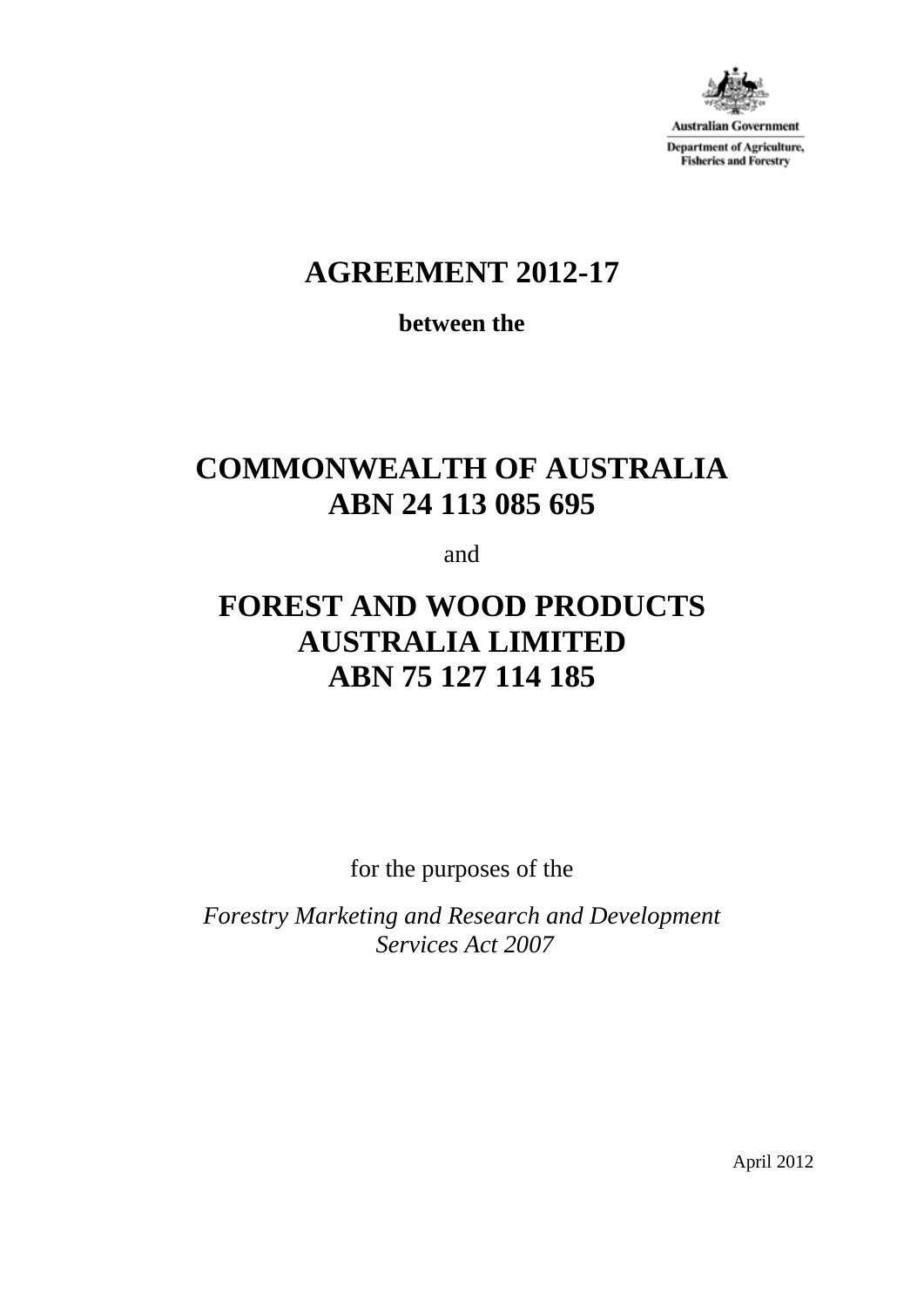# **TABLE OF CONTENTS**

| 1.  |  |  |  |
|-----|--|--|--|
| 2.  |  |  |  |
| 3.  |  |  |  |
| 4.  |  |  |  |
| 5.  |  |  |  |
| 6.  |  |  |  |
| 7.  |  |  |  |
| 8.  |  |  |  |
| 9.  |  |  |  |
| 10. |  |  |  |
| 11. |  |  |  |
| 12. |  |  |  |
| 13. |  |  |  |
| 14. |  |  |  |
| 15. |  |  |  |
| 16. |  |  |  |
| 17. |  |  |  |
| 18. |  |  |  |
| 19. |  |  |  |
| 20. |  |  |  |
| 21. |  |  |  |
| 22. |  |  |  |
| 23. |  |  |  |
| 24. |  |  |  |
| 25. |  |  |  |
| 26. |  |  |  |
| 27. |  |  |  |
| 28. |  |  |  |
| 29. |  |  |  |
| 30. |  |  |  |
| 31. |  |  |  |
|     |  |  |  |
|     |  |  |  |
|     |  |  |  |
|     |  |  |  |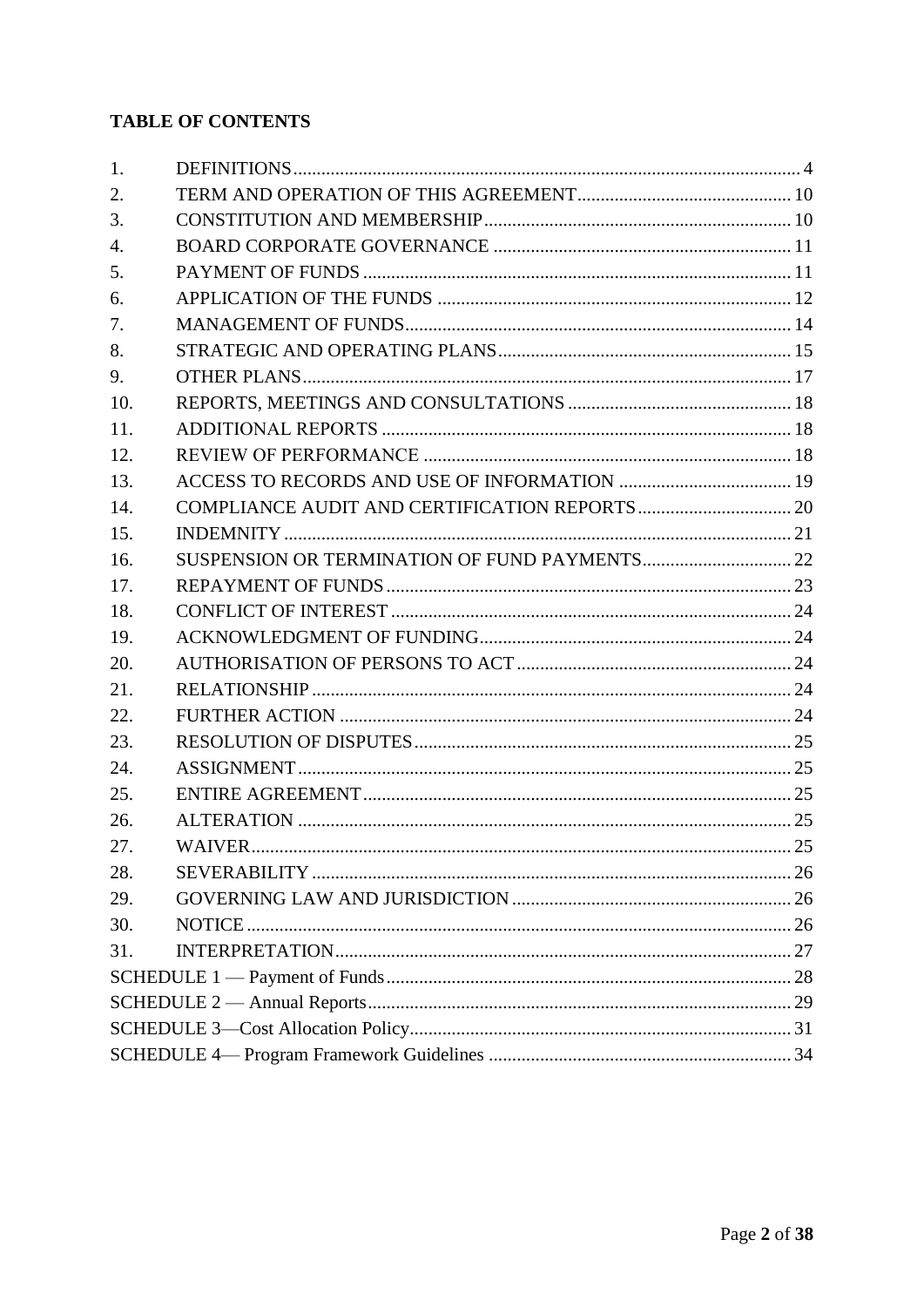## **AGREEMENT dated 30th August 2012**

- **BETWEEN** The **COMMONWEALTH OF AUSTRALIA** represented by the Commonwealth Department of Agriculture, Fisheries and Forestry, ABN 24 113 085 695 (Commonwealth)
- **AND FOREST AND WOOD PRODUCTS AUSTRALIA LIMITED** ABN 75 127 114 185, a company having its registered office at Level 4, 10-16 Queen Street, Melbourne, VIC 3000 (Company)

### **RECITALS**

- A. The Australian forest and wood products industry (the Industry) established the Company to undertake Industry Service Provision, including marketing, research and development and other services for the benefit of the Industry as a whole and the Australian community generally.
- B. The Company was declared as the Industry Services Body for the Industry and entered into an Agreement (the Former Agreement) with the Commonwealth under the *Forestry Marketing and Research and Development Services Act 2007* (Cth) (the Act).
- C. The Former Agreement came into operation on 3 September 2007 and provided a clause that specified by 30 June 2012 the parties must negotiate in good faith with a view to renewing it either on the same terms and conditions or on varied terms and conditions.
- D. This Agreement replaces the Former Agreement.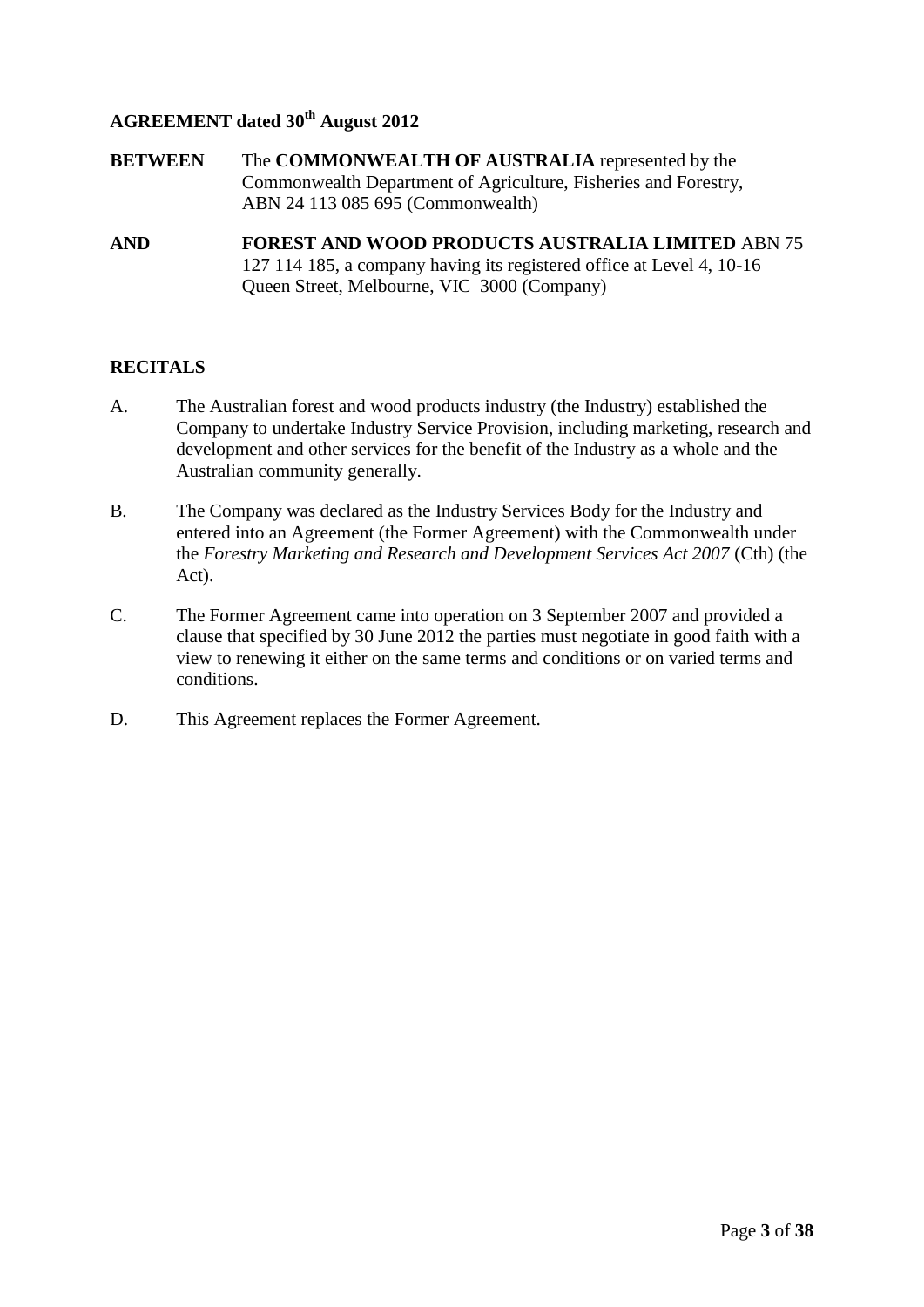## <span id="page-3-0"></span>**AGREEMENT**

#### 1. **DEFINITIONS**

In this Agreement, unless the contrary intention appears:

**Act** means the *Forestry Marketing and Research and Development Services Act 2007 (Cth).*

**Agreement** means this Agreement and any schedules and annexures attached to it.

**Agreement Date** means the date on which this Agreement was signed by both parties.

*Ag***ri-Political Activity means** engaging in or financing any form of external or internal political campaigning, but does not include an activity required or authorised under the *Corporations Act 2001* (Cth) or another law. Clause [6.6](#page-12-0) provides examples of activities that are not Agri-Political Activity.

**Note**: Clause 6.9 provides that the Company may seek consultations with the Secretary about whether a proposed activity may amount to engaging in Agri-Political Activity

**Annual Operating Plan** means a plan prepared by the Company in accordance with clause [8.4.](#page-15-0)

**Annual Report** means a report prepared by the Company in accordance with **Schedule 2**.

**Business Day** means a day on which Australian banks are open for general banking business in the Australian Capital Territory excluding Saturdays and Sundays.

**Business Hours** means the hours between 9.00am and 5.00pm on a Business Day.

**Certification Report** means a report to be prepared in accordance with clause [14.3.](#page-20-1)

**Company** means Forest and Wood Products Australia Limited ACN 127 114 185.

**Compliance Audit Report** means a report prepared in accordance with clause [14.1.](#page-19-1)

**Confidential Information** means information for which all the following requirements are satisfied and including, but not limited to, Levy Payer information:

- (a) the information is given by one party (the disclosing party) to the other (the receiving party) for or in connection with this Agreement;
- (b) the information is by nature confidential; and
- (c) before or when the disclosing party gives the information to the receiving party, the disclosing party informs the receiving party that the information is confidential (which may be by marking a document including the information that is given by the disclosing party to the receiving party as mentioned in paragraph (a) of this definition to the effect that the information is confidential),

but does not include information which: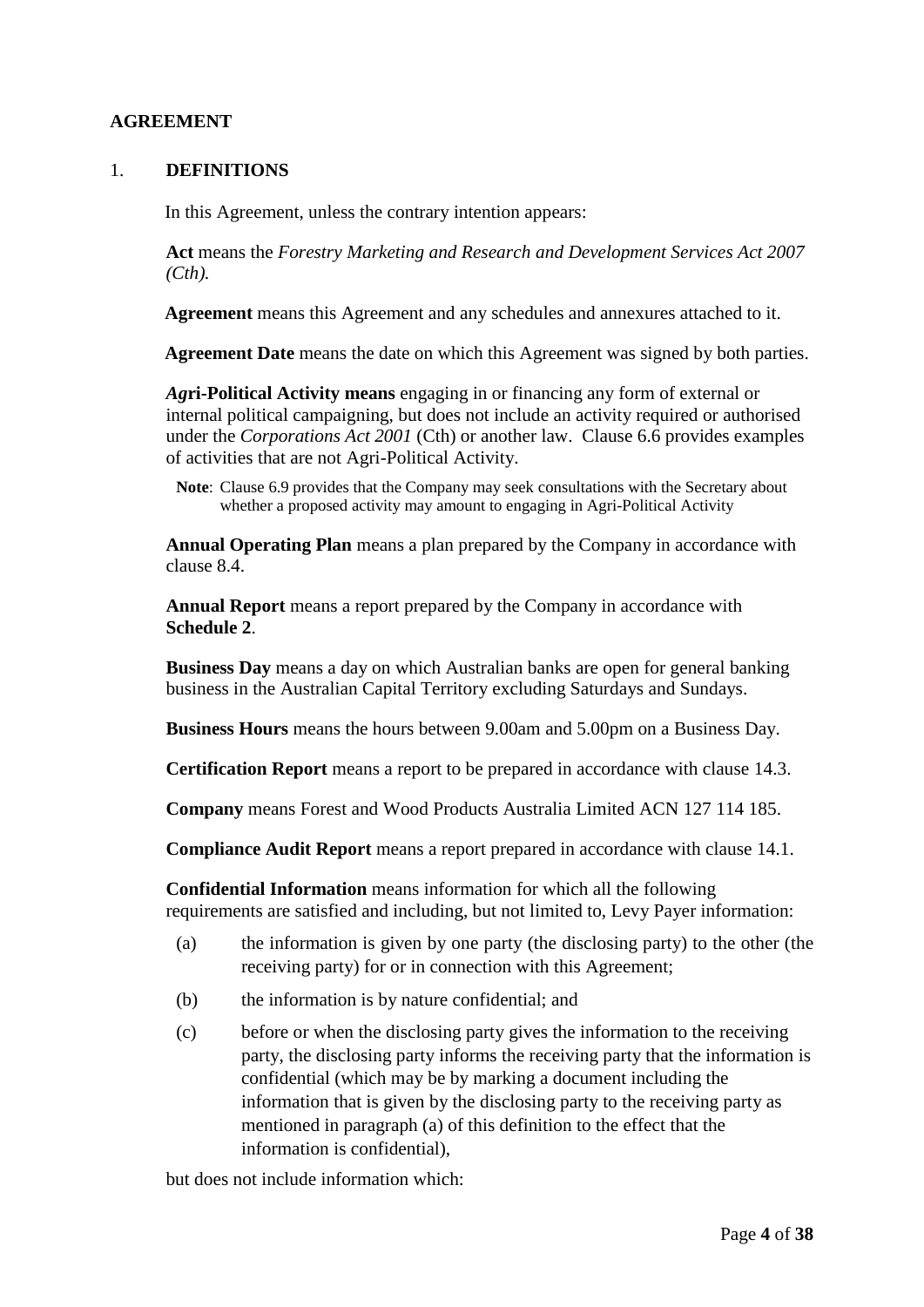- (d) is or becomes public knowledge other than by breach of this Agreement or by any other unlawful means; or
- (e) is in the possession of the receiving party without restriction in relation to disclosure before being given by the disclosing party; or
- (f) has been independently developed or acquired by the receiving party.

**Cost Allocation Policy** means the policy for allocating the Company's direct and indirect costs across its Research and Development and Marketing Programs as set out in Schedule 3.

**Department** means:

- (a) the Australian Government Department of Agriculture, Fisheries and Forestry; or
- (b) if the Act is administered by a Minister of State other than the Minister the Department of State administered by the Minister.

**Director** means a person who is for the time being a member of the board of directors of the Company.

**Financial Year** means a period of 12 months commencing on 1 July.

**Forest Products** means each of the following:

- (a) logs; or
- (b) such other products as described in Chapter 44 of the Schedule 3 to the *Customs Tariff Act 1995* (Cth) and prescribed by the regulations.

#### **Forest and Wood Products Service Levy** means:

- (a) a levy, tax or charge:
	- (i) imposed under clause 2 of Schedule 10 to the *Primary Industries (Excise) Levies Act 1999* (Cth);
	- (ii) imposed under Schedule 7 or Schedule 8 to the *Primary Industries (Customs) Charges Act 1999*;
	- (iii) imposed under:
		- (a) regulations made for the purposes of Schedule 27 to the *Primary Industries (Excise) Levies Act 1999* (Cth); and
		- (b) received by the Commonwealth on or after the transfer time; or
	- (iv) identified by regulations made for the purposes of paragraph (c)(ii) of the definition of "tax-related amount" in the Act;
- (b) amounts that:
	- (i) are required to be paid under section 7 of the *Primary Industries Levies and Charges Collection Act 1991* (Cth) in relation to charge or levy described in paragraph (a) above; and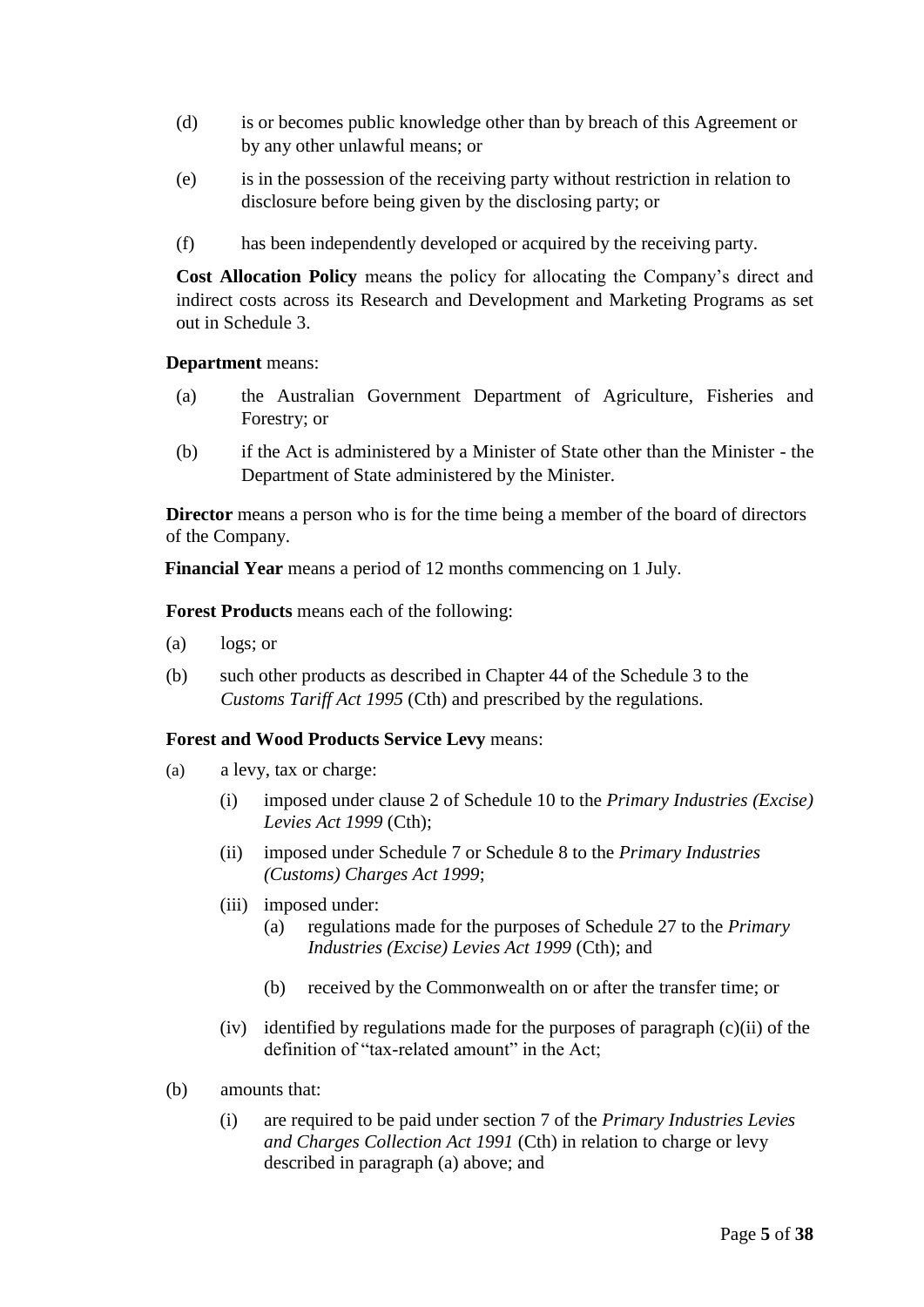- (ii) are received by the Commonwealth on or after the transfer time; and
- (c) amounts of penalty (if any) payable under the *Primary Industries Levies and Charges Act 1991* (Cth) in relation to any of those levies.

**Forest and Wood Products Forestry Service Levy Payments** means payments referred to in subsection  $8(1)(a)$  of the Act.

**Former Agreement** means the agreement between the Commonwealth and the Company which came into operation on 3 September 2007 that provided for the Commonwealth to make Forest and Wood Products Service Levy Payments and Matching Payments on the terms and conditions set out in that agreement.

**Fraud Control Plan** means a plan prepared and maintained by the Company specifying measures to minimise the risk of fraud within the Company in accordance with clause [9.1\(b\).](#page-16-1)

**Funds** mean any or each of the following:

- (a) Forest and Wood Products Service Levy Payments;
- (b) State Growers' Contractual Payments;
- (c) Matching Payments;
- (d) income earned or derived by the Company from the Forest and Wood Products Service Levy Payments and Commonwealth Matching Payments; and
- (e) the proceeds of the sale or other disposition of assets acquired with the Funds referred to in paragraphs (a), (b), (c) or (d) ) of this definition.

**Guidelines** mean each of the following:

- (a) the National and Rural Research and Development Priorities as published by the Commonwealth from time to time;
- (b) other priorities or directions communicated to the Company from time to time by the Minister in writing;
- (c) the *Levy Principles and Guidelines* relating to the introduction of new levies or changes to existing levies as published by the Commonwealth from time to time; and
- (d) any other guidelines relating to the Funds agreed between the parties including those included in Schedules 3 and 4.

**Industry** means the Australian forest and wood products industry being the industry concerned with growing, harvesting, processing, importing, exporting and marketing wood, wood fibre and products made from wood or wood fibre.

**Industry Representative Bodies** means a peak industry body or a body with similar advocacy or agri-political objectives.

**Industry Service Body** means the company that is declared that is declared to be the industry services body under Part 3 of the Act.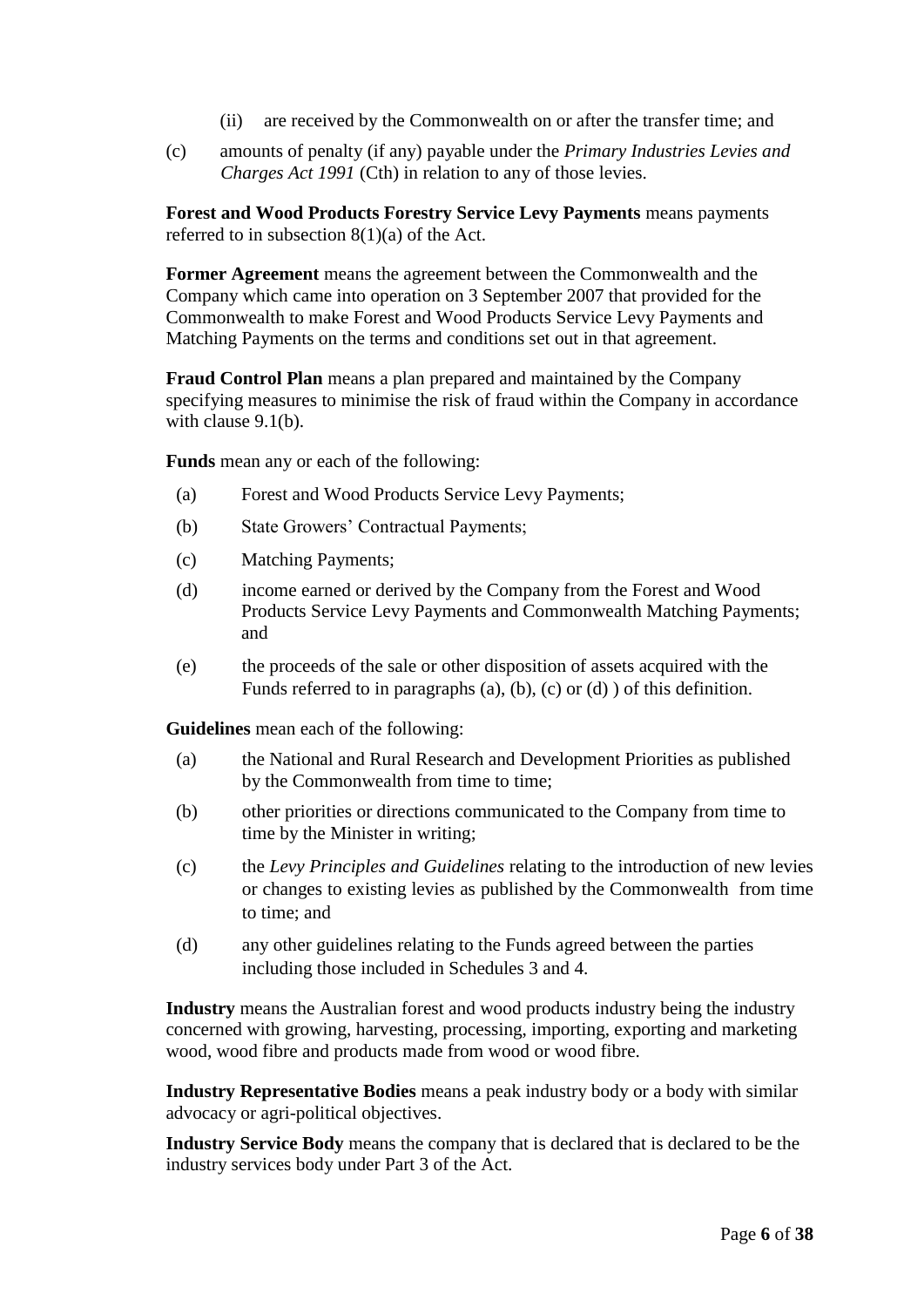**Industry Service Provision** means engaging in activities that provide a benefit for the Industry where those activities may not otherwise be carried out, including, but not limited to:

- (a) Research and Development;
- (b) Marketing;
- (c) collection of information from a range of sources (including consultation within the Industry, and with other industries, government, other stakeholders or the public);
- (d) the balanced analysis of that information in the context of the Australian forest and wood products industry environment;
- (e) communication of information (including within the Australian forest and wood products industry, and with other industries, government, other stakeholders or the public);
- (f) collaborating with both Federal, State and Territory government and government departments and agencies, in relation to crisis and issues management, regulatory activities and other activities that may be necessary or convenient for the improvement of the productivity or the performance of the Industry; and
- (g) other activities related to the delivery of marketing and research and development services not otherwise available to industry and as approved by the Minister in writing from time to time. .

#### **Insolvency Event** means:

- (a) that the Company disposes of the whole or part of its assets, operations or business other than in the ordinary course of business;
- (b) that the Company ceases to carry on business;
- (c) that the Company ceases to be able to pay its debts as they become due;
- (d) any step is taken by a mortgagee to take possession or dispose of the whole or part of the Company's assets, operations or business; or
- (e) any step is taken to enter into any compromise or arrangement between the Company and its creditors or a class of them; or
- (f) any step is taken to appoint a receiver, a receiver and manager, a trustee in bankruptcy, a provisional liquidator, a liquidator, an administrator or other like person of the whole or part of the Company's assets, operations or business.

**Intellectual Property** means all copyright and neighbouring rights, and all rights in relation to inventions (including patents), plant varieties, registered and unregistered trade marks, registered designs, confidential information (including trade secrets and know how) and circuit layout rights resulting from the intellectual activity in the industrial, scientific, literary or artistic fields.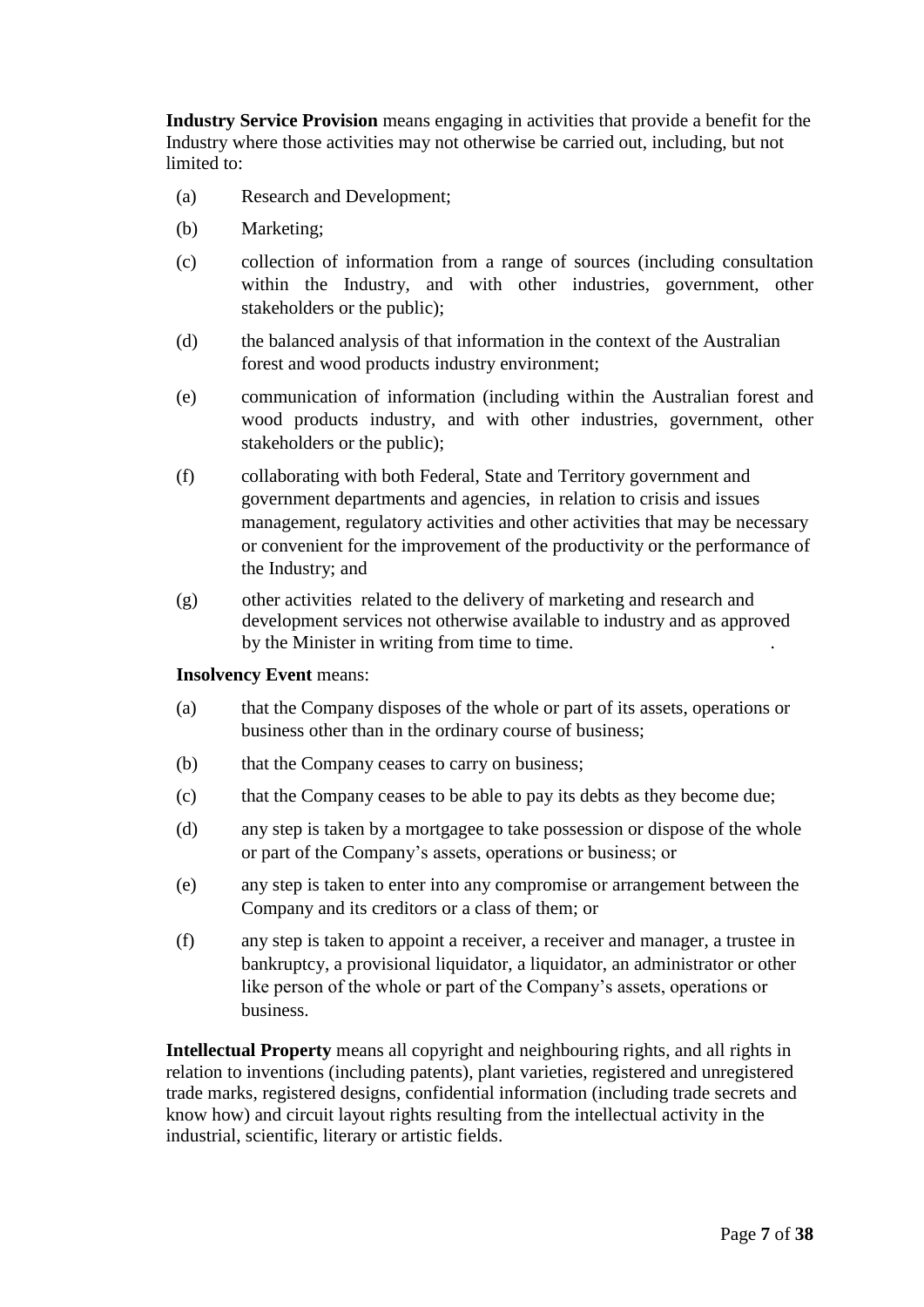**Intellectual Property Management Plan** means a plan prepared and maintained by the Company specifying the procedures for management, adoption and commercialisation of Intellectual Property created by the Company in accordance with clause 9.1( c).

**Levy Payers** means the persons who are required to pay Forest and Wood Products Service Levy Payments.

**Marketing** means activities intended to promote and encourage consumer choice of Australian forest and wood products to the benefit of the Industry. It includes promotion but does not include research and development.

**Matching Payments** means payments for eligible research and development expenditures referred to in subsection 8(1)(b) of the Act.

**Minister** means: the Commonwealth Minister of State who from time to time has responsibility for the Act and includes a delegate of the Minister.

**National and Rural Research and Development Priorities** mean the priorities for Research and Development as published by the Commonwealth from time to time.

**National Representative Bodies** means representatives of each Forest and Wood Products Service levy payer national representative body as defined in the Company Constitution.

**Nominated Body** means a body, other than the Company, with which the Commonwealth has or proposes to declare as the Industry Services Body under the Act, or a trustee or body that has the objective of furthering the Industry's marketing, promotion and research and development interests.

**Outcome** means the result, consequence or impact of the Company's investments.

**Performance Review** means a review conducted in accordance with clause 12 of the Company's performance against its plans that takes into account:

- (a) the performance of the Company in meeting its obligations under this Agreement;
- (b) the Company's development and implementation of its Strategic, Annual Operating, Risk Management, Fraud Control and Intellectual Property Management Plans, and the Company's effectiveness in meeting the priorities, targets and budgets set out in those plans;
- (c) the efficiency with which the Company carried out those plans;
- (d) the delivery of benefits to the Industry foreshadowed by those plans; and
- (e) any other matters required to be covered by the Minister.

**Performance Review Report** means a report to be prepared in accordance with clause 12.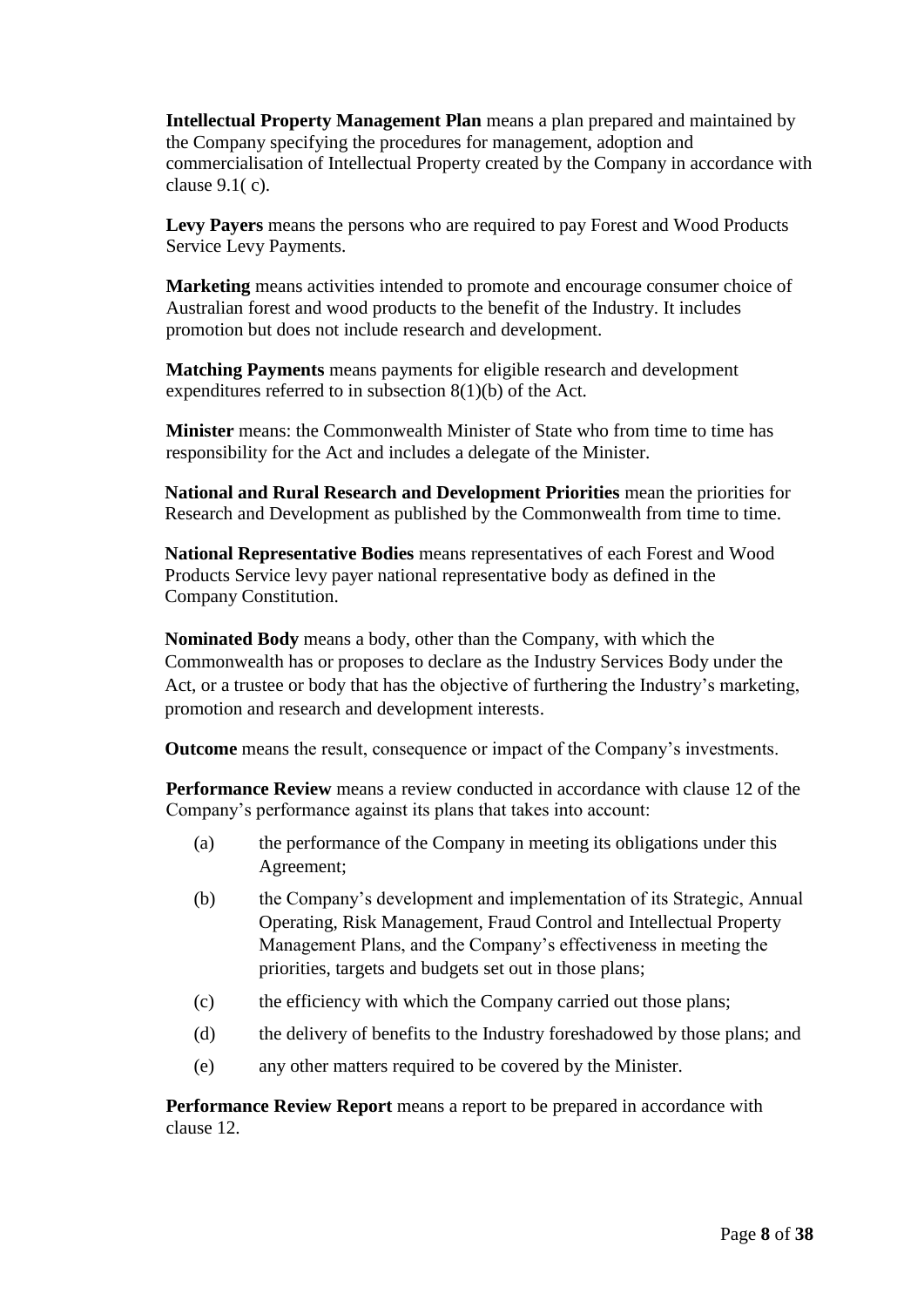**Program** means a group of activities that collectively deliver services or benefits to Industry and/or the community with the aim of achieving a planned Outcome.

**Program Cost** means the total cost of all activities attributable to a Program, comprising both direct costs and indirect costs in accordance with the Cost Allocation Policy.

**Program Framework** means the Framework set out in Schedule 4 to this Agreement based on the Australian Government Department of Finance and Deregulation "Outcomes and Programs Framework".

**RDCs** means the statutory research and development corporations which operate under the *Primary Industries and Energy Research and Development Act 1989* (Cth) and the declared agricultural industry owned companies (IOCs), including the Company, operating under statutory funding agreements with the Commonwealth.

**Research and Development** means systematic experimentation and analysis in any field of science, technology, economics or business (including the study of the social or environmental consequences of the adoption of new technology) carried out with the object of:

- (a) acquiring knowledge that may be of use in achieving or furthering an objective of the Industry, including knowledge that may be used for the purpose of improving any aspect of the production, processing, storage, transport or promotion of wood and wood products; or
- (b) applying such knowledge for the purpose of achieving or furthering such an objective.

**Note:** Clause 6.5 provides examples of research and development activities which include Research and Development.

**Risk Management Plan** means the plan prepared and maintained by the Company specifying the measures to be implemented to manage its material, commercial, legal and administrative risks in accordance with clause [9.1\(a\).](#page-16-2)

**Secretary** means the Secretary of the Department and includes a delegate of the Secretary.

**Skills Based Board** means a board which can demonstrate collective expertise against each of the following areas:

- (a) Research and Development, innovation, technology transfer and commercialisation of research and development outcomes, particularly in respect of Forest Products;
- (b) production of Forest Products;
- (c) marketing and promotion of Forest Products, including product promotion and retail marketing;
- (d) commerce, including domestic and international market development and domestic and international trade;
- (e) conservation and management of natural resources;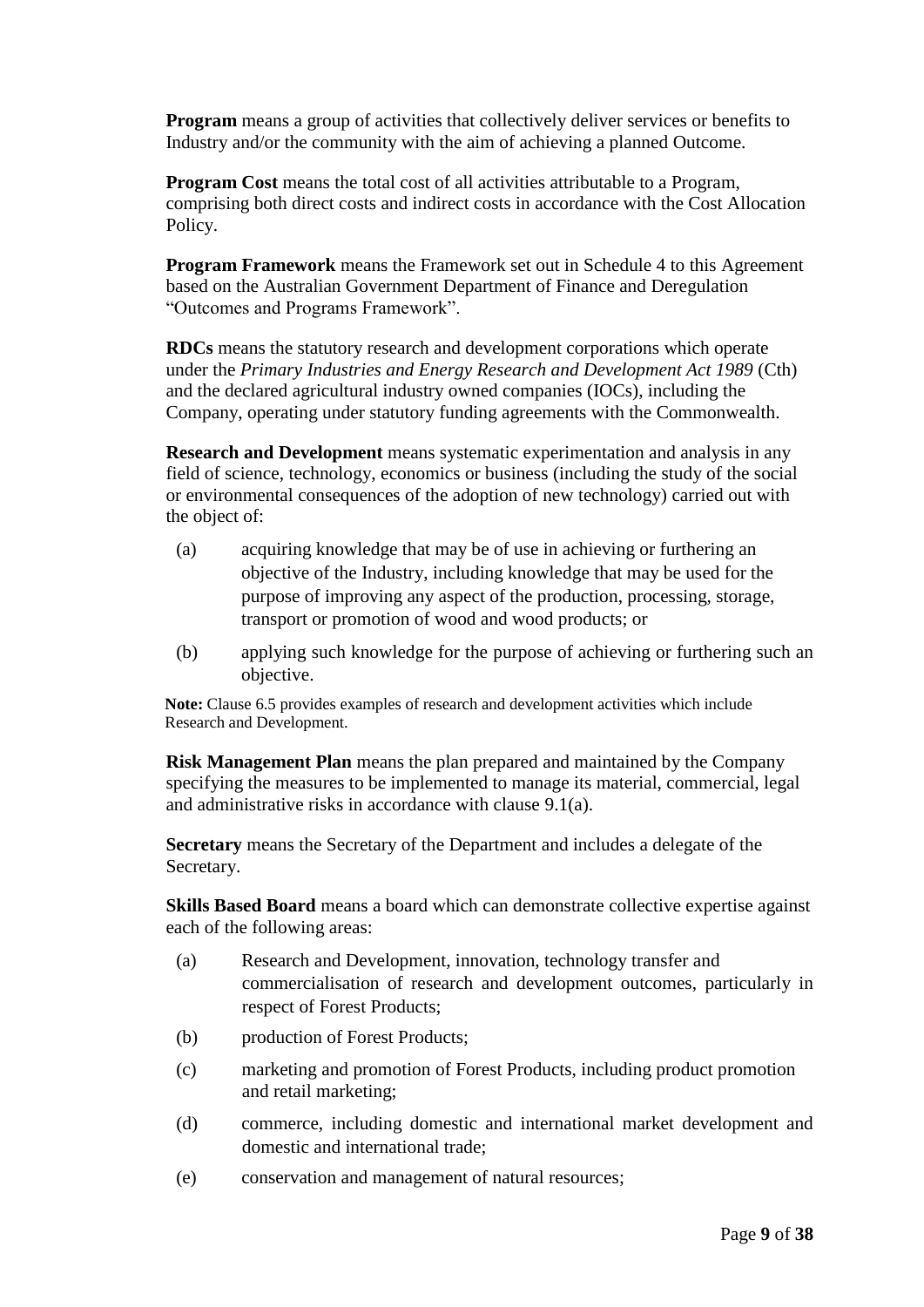- (f) business and financial management including legal issues and risk management;
- (g) public policy and administration; and
- (h) corporate governance.

**State Growers** means State and Territory government entities that own/grow/manage forest and/or plantations and have entered into a State Growers' Contractual Contribution.

**State Growers' Contractual Contributions** means the payments paid by the State Growers which are equivalent to the Forest and Wood Products Service Levy paid by other voting members.

**State Growers' Contractual Payments** means payments referred to in section 4 of the Act.

**Strategic Plan** means a plan to be prepared by the Company in accordance with clause [8.1.](#page-14-1)

## <span id="page-9-0"></span>2. **TERM AND OPERATION OF THIS AGREEMENT**

- 2.1 This Agreement commences and takes effect on the day following the Agreement Date and terminates five years after the Agreement Date.
- 2.2 The parties agree that the Former Agreement terminates immediately before this Agreement commences.
- 2.3 The termination of the Former Agreement does not affect the rights or liabilities of a party which accrued on or before the termination of the Former Agreement.
- 2.4 At least six months before the expiry of this Agreement, the parties must commence negotiations in good faith with a view to renewing this Agreement either on the same terms and conditions or on varied terms and conditions as agreed by the parties.
- 2.5 In negotiating the renewal of this Agreement, the outcomes of the latest Performance Review shall be taken into account.
- <span id="page-9-1"></span>2.6 The Company must publish this Agreement on its website.

## 3. **CONSTITUTION AND MEMBERSHIP**

- 3.1 The Company must:
	- (a) consult with the Commonwealth on changes to its Constitution to ensure that it will remain appropriate for a body performing the functions of the declared Industry Services Body;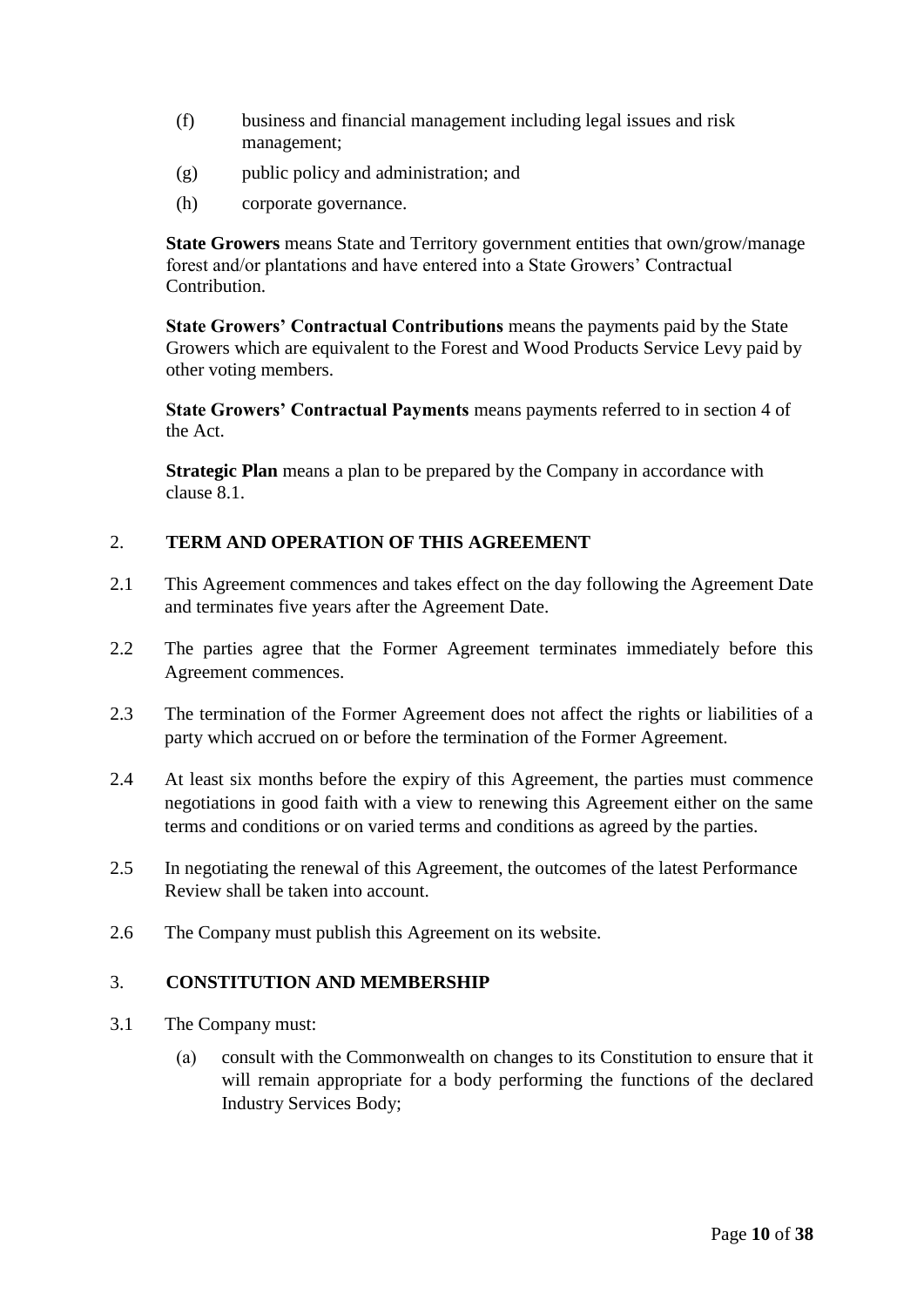- (b) give the Commonwealth a copy of each proposed motion to change the Company's Constitution, at the same time as it gives notice of the motion to its members; and
- (c) as soon as practicable after any change to the Company's Constitution is made, give the Commonwealth a notice setting out the change and explaining its effect on the business of the Company.
- 3.2 The Company must do all things necessary to ensure that it effectively delivers research and development and marketing services for the benefit of industry and the Australian community in general.
- 3.3 The Company must use reasonable endeavours to ensure Levy Payers and State Growers who are not members are advised of their entitlements to become, and how they may become members of the Company.

## <span id="page-10-0"></span>4. **BOARD CORPORATE GOVERNANCE**

- 4.1 The Company must implement a framework of good corporate practices in managing and investing the Funds. As appropriate, the Company should draw on the *ASX Corporate Governance Council's Corporate Governance Principles and Recommendations, Second Edition, August 2007,* and updates. In particular, the Company should aim:
	- (a) to structure its board to add value as outlined in Principle 2 of the above mentioned ASX Corporate Principles and Recommendations;
	- (b) for the establishment of a Skills Based Board recommended by a nomination committee; and
	- c) undertake an annual review of the performance of the board and its committees.
- 4.2 The Company must report to the Minister in the six-monthly meetings held under clause 10.2 of steps taken to improve Board corporate governance in accordance with clause 4.1.

## <span id="page-10-1"></span>5. **PAYMENT OF FUNDS**

- 5.1 In consideration for the Company undertaking approved activities as specified in clause 6.1, the Commonwealth must, in accordance with Schedule 1, pay to the Company the Funds that are appropriated to it pursuant to section 9 of the Act.
- 5.2 Nothing in this Agreement obliges the Commonwealth to make a payment to the Company unless a declaration of the Company as the Industry Services Body for the purposes of section 11 of the Act is in force at the time the payment is to be made.
- 5.3 Notwithstanding any other provision of this Agreement:
	- (a) pursuant to section 8 of the Act, the Commonwealth may either invoice the Company for, or deduct from Forest and Wood Products Service Levy Payments amounts equal to, the costs incurred by the Commonwealth in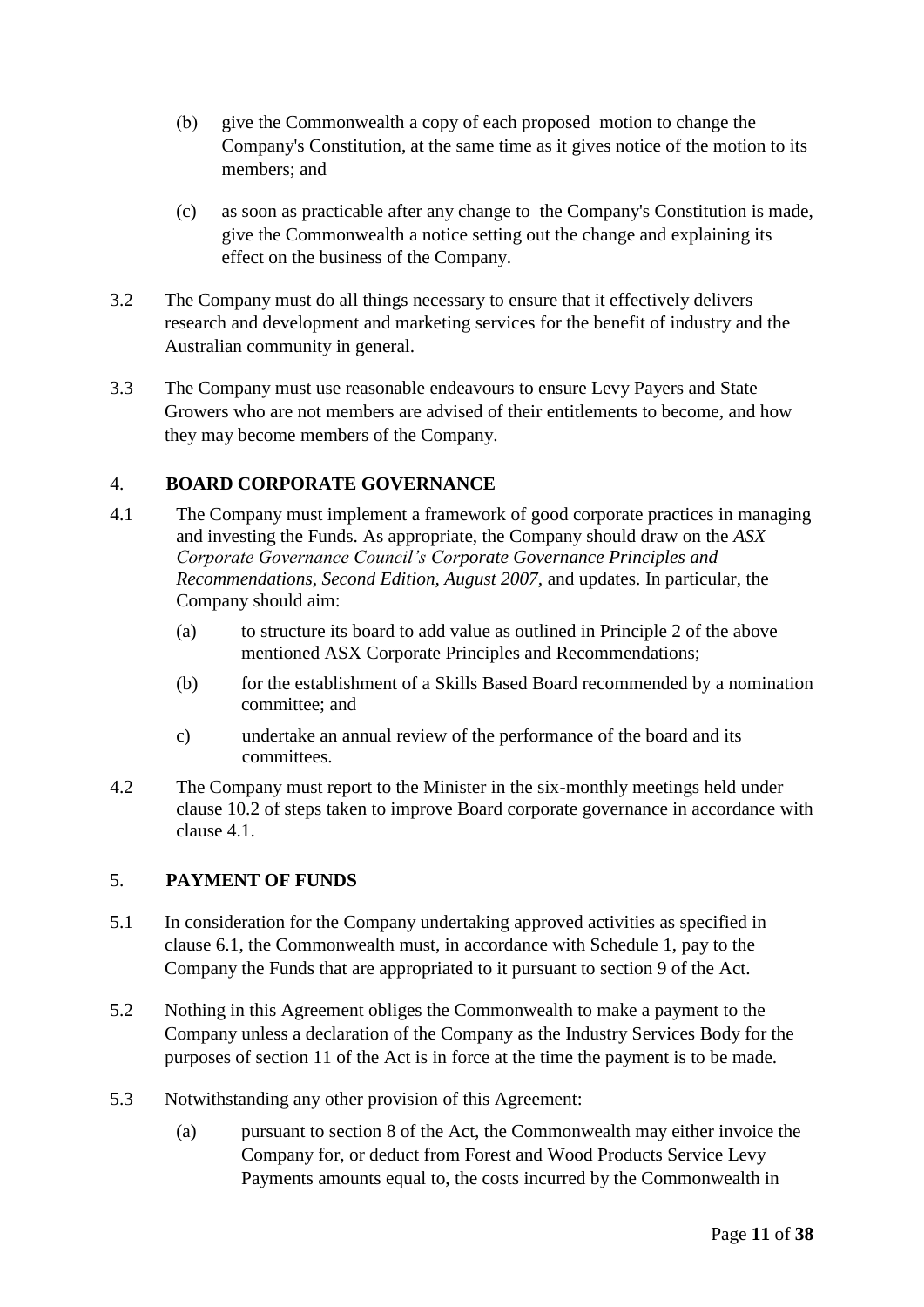relation to collecting, recovering, administering provisions relating to, or making refunds of, Forest and Wood Products Service Levy;

- (b) the Company shall pay any amount so invoiced to the Commonwealth within 30 days of receipt of the invoice; and
- (c) an amount to be deducted by the Commonwealth or paid by the Company under this clause 5 shall be deducted or paid:
	- (i) from the Forest and Wood Products Service Payments to the extent that the amount relates to Forest and Wood Products Service Levy; or
	- (ii) from the State Growers' Contractual Contributions to the extent that the amount relates to State Growers' Contractual Payments.

## <span id="page-11-0"></span>6. **APPLICATION OF THE FUNDS**

- 6.1 The Company must spend the Funds only on approved activities as defined in clauses 6.2 and 6.3 and:
	- (a) in a manner that is consistent with:
		- (i) the Strategic Plan;
		- (ii) the Annual Operating Plan; and
		- (iii) the Guidelines; and
	- (b) in a manner that is otherwise efficient, effective and ethical.
- <span id="page-11-1"></span>6.2 For the purposes of the Act, Matching Payments may only be applied by the Company for, or in relation to research and development activities for the benefit of the Industry, and also the Australian community generally.
- 6.3 The Company must ensure that there is a clear distinction between expenditure on:
	- (a) research and development activities; and
	- (b) marketing and other activities.
- <span id="page-11-2"></span>6.4 Without limitation to clause [6.2,](#page-11-1) examples of activities which may be determined to be research and development activities are:
	- (a) Research and Development;
	- (b) the development of workforce skills, education and the training of people to undertake Research and Development and apply the outcomes;
	- (c) the building of strong Research and Development leadership capacity and encouraging diversity of people across the Industry;
	- (d) the investigation and evaluation of the requirements for Research and Development and, on the basis of such investigation and evaluation, the preparation, reviewing and revising of research and development plans;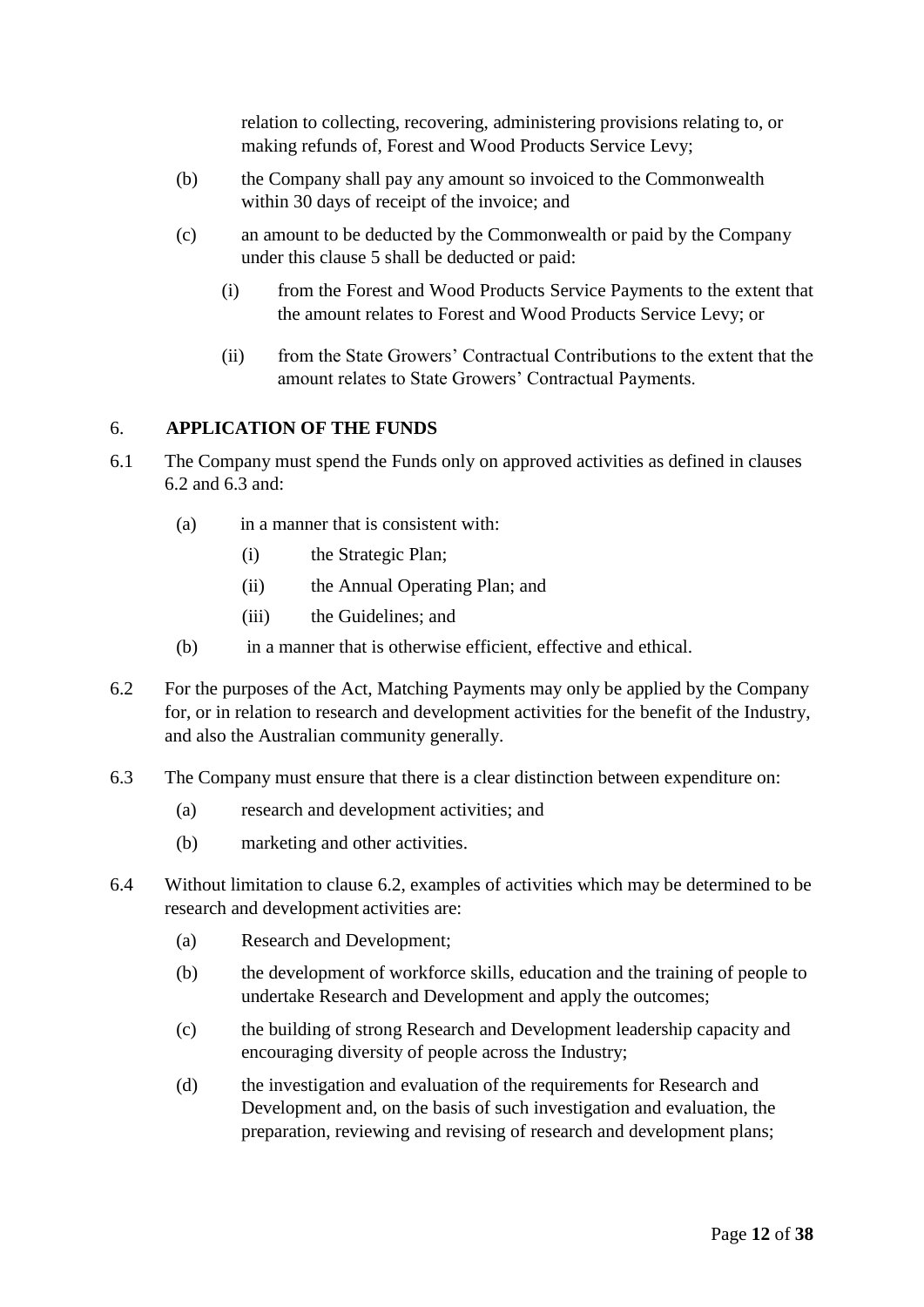- (e) the carrying out, and the coordination and funding of the carrying out of Research and Development;
- (f) the monitoring, evaluating and the reporting to the Commonwealth and the Industry, on Research and Development funded by the Company;
- (g) facilitating the dissemination, adoption and commercialisation of the results of Research and Development or of practices or technological transfer or developments that have been designed or adapted to improve the operation or efficiency of the Industry;
- (h) the dissemination of information related to any aspect of Research and Development, whether electronically, by print or by any other means;
- (i) improving the accountability for expenditure on Research and Development activities in relation to the Industry;
- (j) the development in the Industry of an awareness of the contribution that can be made by Research and Development in improving its efficiency and competitiveness;
- (k) the collection of statistical information on the Industry;
- (l) such other activities as may be approved by the Commonwealth in writing from time to time;
- <span id="page-12-1"></span>(m) engaging directors, employees, consultants and agents of the Company and in meeting administration, operating or capital expenses (including, but not limited to, lease costs and legal and other professional expenses) reasonably necessary or appropriate to be incurred by the Company to support its activities in relation to clauses 6.5(a) to (l) inclusive; and
- (n) any activity incidental but considered important to an activity referred to in clause [\(a\)](#page-11-2) to [\(m\)](#page-12-1) inclusive.
- 6.5 The Commonwealth may vary the Guidelines referred to in paragraphs (a) and (c) of the Definition of Guidelines, being the National and Rural Research and Development Priorities and the *Levy Principles and Guidelines,* provided that it gives the Company such period to implement the variations to the Guidelines as the Commonwealth, after consulting with the Company and taking into account such consultations, considers reasonable in the circumstances.
- <span id="page-12-0"></span>6.6 The Company must not engage in or use the Funds for Agri-Political Activity. To avoid doubt, the Company must not apply the Funds to promote itself as an Industry Representative Body or to imply to stakeholders that it is an Industry Representative Body, with a mandate beyond its role as the declared Industry Services Body
- 6.7 Agri-Political Activity does not, for the purposes of this Agreement, include any of the following:
	- (a) the Company, or an officer of the Company:
		- (i) recommending a candidate for election to the board of the Company; or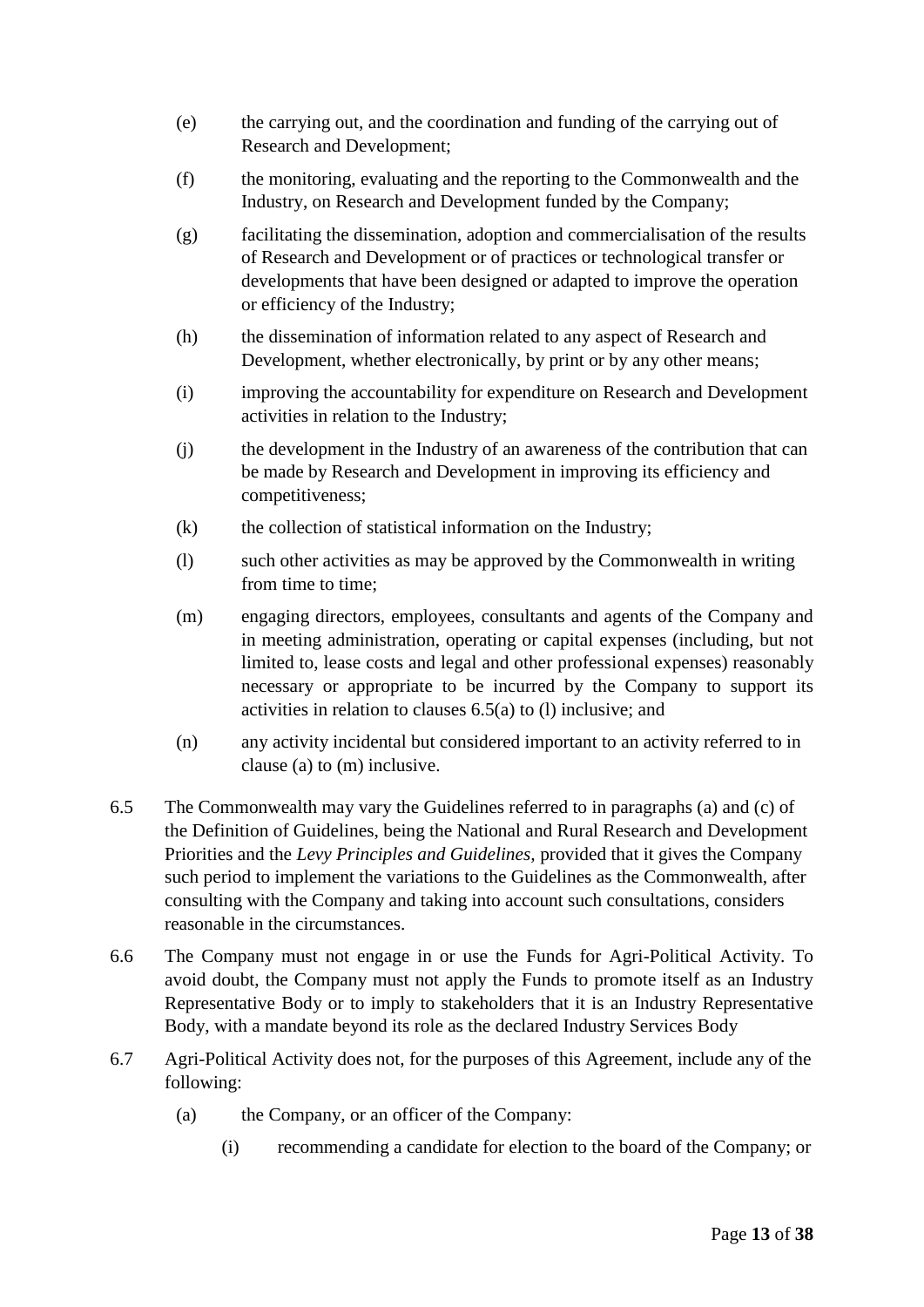- (ii) making statements or providing information on matters related to the Company's objects in the proper performance of the Company's functions and the proper furtherance of its objects;
- (b) use by another person, for political purposes, of a report or other publication prepared or financed by the Company in accordance with this Agreement;
- (c) the use by an officer of the Company or an employee of the Company of his or her own funds to conduct a campaign for election to the Board of the Company or any entity engaging in Agri-Political Activity; and
- (d) payments to industry bodies on an arm's-length value for money basis to acquire goods or services or fund research and development or promotion projects.
- 6.8 The Company may, at any time, seek consultations with the Secretary in relation to any matter connected with this Agreement (including whether a proposed expenditure may amount to engaging in Agri-Political Activity).

## <span id="page-13-0"></span>7. **MANAGEMENT OF FUNDS**

- 7.1 The Company must establish such accounting systems, procedures and controls as are necessary to ensure:
	- (a) the Funds are spent only in accordance with this Agreement and the Act;
	- (b) all dealings with the Funds are properly authorised, conducted and accounted for; and
	- (c) an auditor is able to readily verify that the Funds have been used only in accordance with this Agreement and the Act.
- 7.2 The accounting systems, processes and controls to manage the Funds established in accordance with clause 7.1 are required to take into account the Risk Management and Fraud Control plans developed under clauses 9.1(a) and (b).
- 7.3 The Company must notify the Commonwealth on request of the details of the systems, procedures and controls established in accordance with clause 7.1;
- 7.4 The Company must:
	- (a) keep complete and detailed accounts and records of receipt, use and expenditure of the Funds in accordance with good accounting practice including all applicable Australian accounting standards;
	- (b) keep the accounts and records referred to in clause 7.4 (a) separately in relation to the Forest and Wood Products Services Levy Payments, State Growers' Contractual Payments, research and development activities, and Matching Payments;
	- (c) keep accounts and records in relation to the Funds identifiably separate from other accounts and records of the Company; and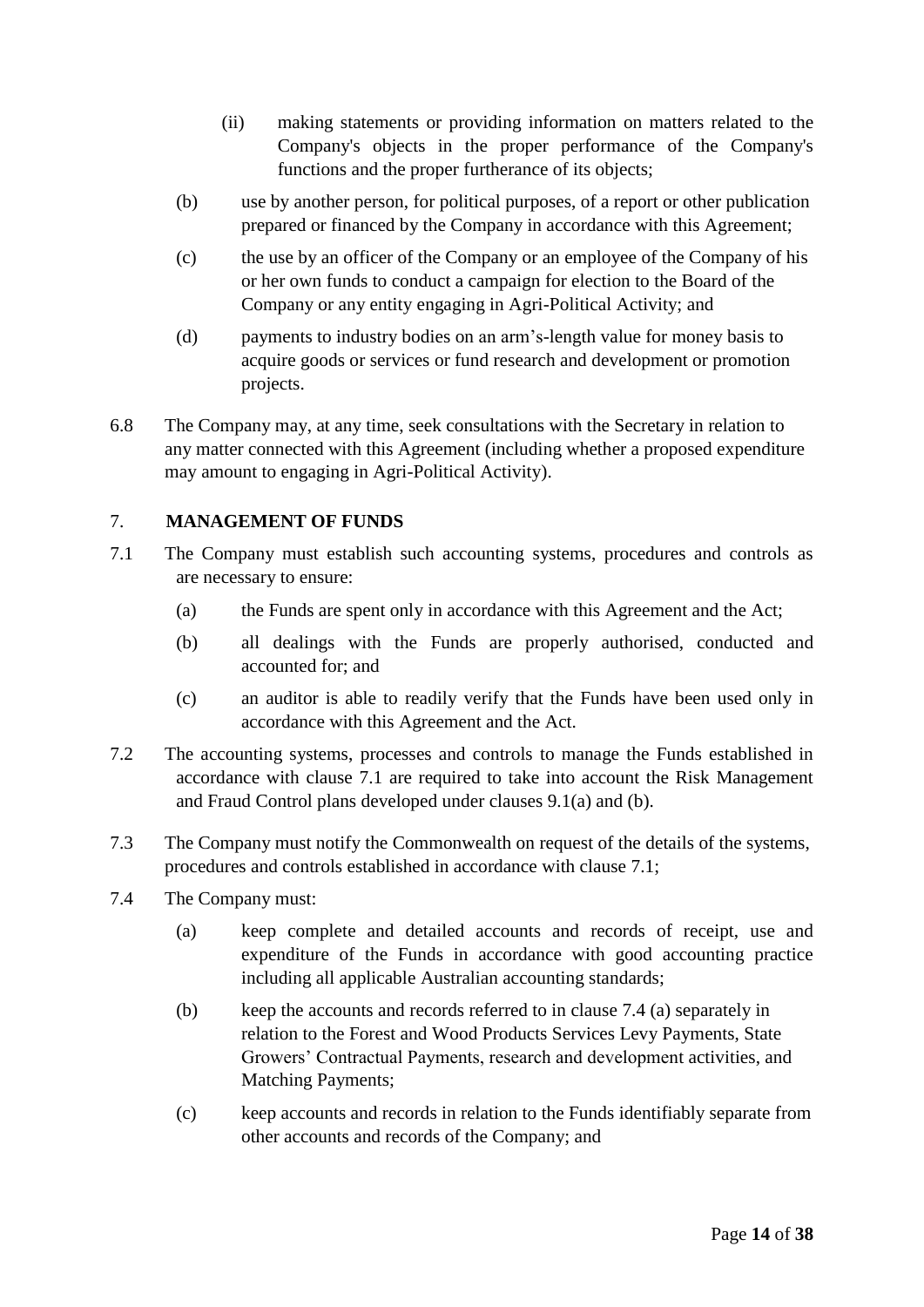- (d) keep accounts and records referred to in clause 7.4 (a) to enable disclosure of the full cost of the Research and Development and Marketing Programs under Schedule 2.
- 7.5 Any additional systems, processes and controls to meet the requirements of this Agreement must be progressively implemented during the term of this Agreement in accordance with an implementation plan agreed with the Department.

## <span id="page-14-0"></span>8. **STRATEGIC AND OPERATING PLANS**

### *Strategic Plans*

- <span id="page-14-1"></span>8.1 The Company's Strategic Plan must cover a three to five year period and the Company must:
	- (a) review and, if necessary, update the Strategic Plan at least once every year;
	- (b) have its Strategic and Annual Operating Plans meet the intent of the Program Framework as set out in Schedule 4 before the expiry of this Agreement;
	- (c) make the Strategic Plan generally available to Levy Payers and National Representative Bodies; and
	- (d) within 30 days after the date the directors pass a resolution to accept a Strategic Plan or an amendment to the Strategic Plan, provide the Commonwealth with a copy of the plan or amended plan.
- 8.2 The Strategic Plan must be prepared in accordance with good planning practice and must cover matters such as:
	- (a) the Company's vision or mission statement;
	- (b) the objectives and priorities of the Company separately for Marketing and Research and Development Programs for the period of the plan;
	- (c) an assessment of the Company's operating environment, including its strengths, weaknesses, threats and opportunities, and including current and future trends and implications;
	- (d) the views of the Company's key stakeholders and clients including Levy Payers and State Growers for the planned outcomes from expenditure of the Funds for the period of the plan;
	- (e) the Programs that the Company intends to adopt to achieve its outcomes; key deliverables which contribute to achieving the planned Outcomes;
	- (f) performance indicators that will enable progress being made towards achieving the planned Outcomes to be monitored and reported upon;
	- (g) collaboration with other RDCs on priority research and development issues;
	- (h) how the activities to be funded align with, and give effect to, the Guidelines including any directions from the Minister;
	- (i) consultation with the Industry and an explanation on the extent to which Industry priorities are reflected in the plan;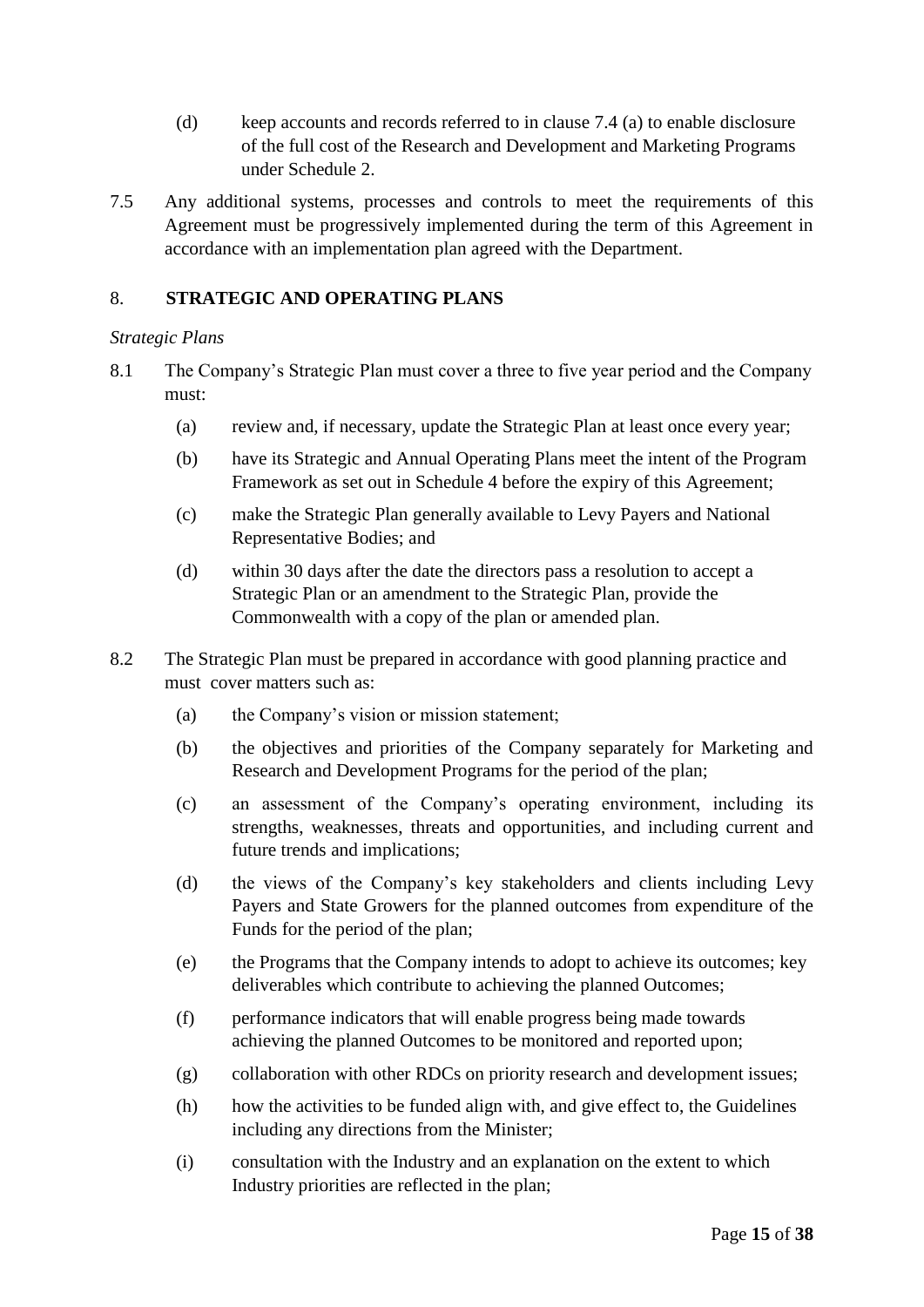- (j) the degree of consistency of the Company's expenditures of the Funds with the National and Rural Research and Development Priorities;
- (k) estimates of income and expenditure for the life of the plan including broad estimates of expenditure separately for each of the Research and Development and Marketing Programs for the life of the plan;
- (l) a corporate governance statement which outlines the Company's roles and responsibilities as the declared Industry Services Body under the Act including:
	- (i) its obligations to work with the Government in investing in research and development and marketing services for the benefit of the Industry and the Australian community in accordance with the Act and this Agreement; and
	- (ii) its responsibilities for the custody and investment of the Funds.
- 8.3 In developing the Strategic Plan, the Company must:
	- (a) consult with the Minister;
	- (b) use reasonable endeavours to consult with Levy Payers and State Growers;
	- (c) consult National Representative Bodies; and
	- (d) take into account the priorities of Levy Payers, State Growers, the National and Rural Research and Development Priorities and the Guideline.

#### *Annual Operating Plans*

- <span id="page-15-0"></span>8.4 The Company must, prior to 1 July each year provide to the Commonwealth with an Annual Operating Plan to implement the Strategic Plan. The Annual Operating Plan must set out:
	- (a) the intended operations of the Company for the next financial year;
	- (b) the key activities to be funded by the Company during the year separately for each of the Marketing Program and Research and Development Program of the Company;
	- (c) how the activities to be funded by the Company align with, and give effect to the Guidelines , including any directions from the Minister, and meet Levy Payer and State Grower priorities;
	- (d) key deliverables arising from the activities planned;
	- (e) performance indicators which enable progress being made towards achieving planned outcomes to be monitored and reported upon;
	- (f) estimates of income and expenditure for the financial year which include:
		- (i) the amounts to be received by the Company separately in respect of Forest and Wood Products Service Levy Payments, State Growers' Contractual Payment and Matching Payments and any other form of income; and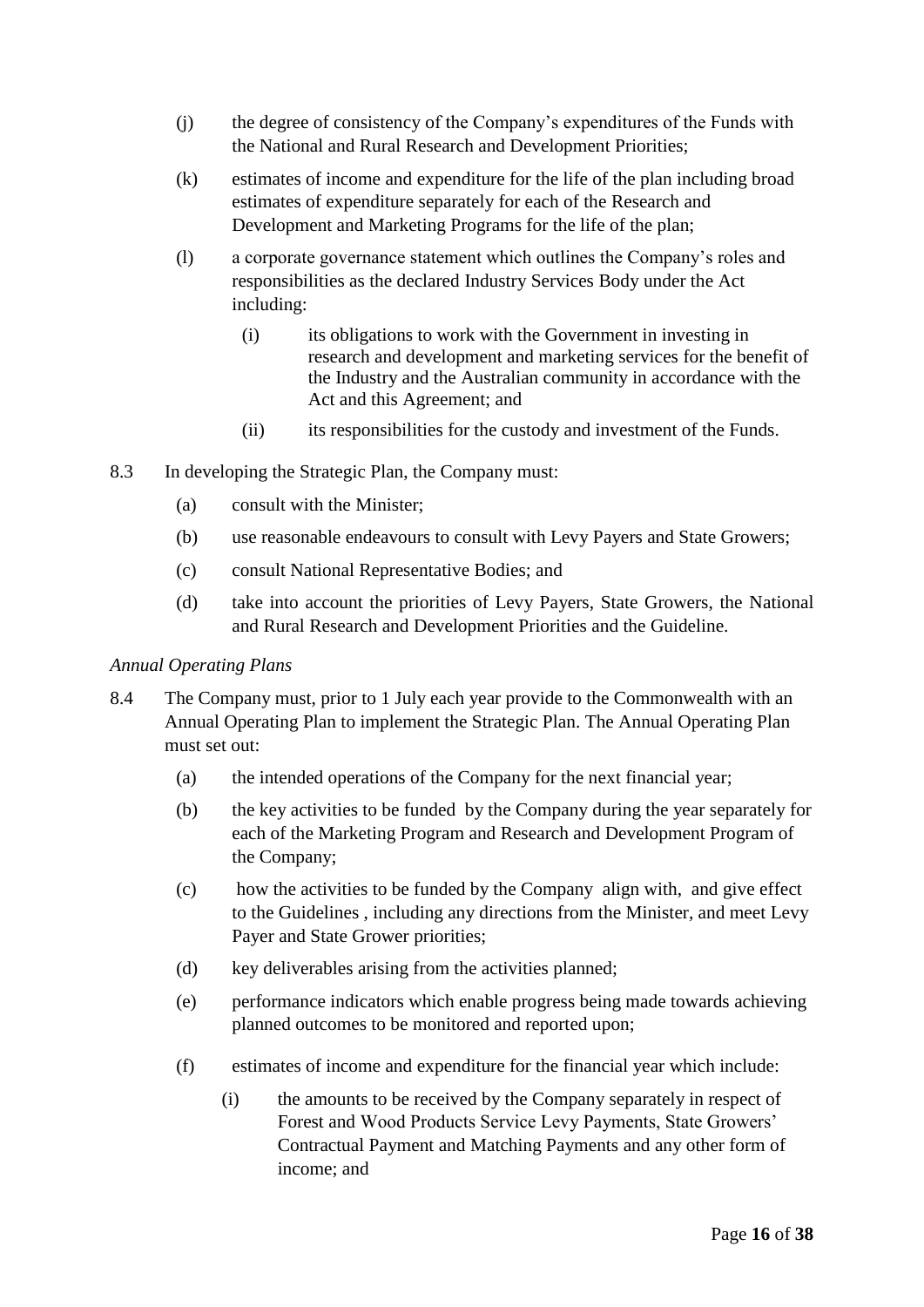- (ii) planned expenditure by the Company on key activities separately for the Marketing Program and the Research and Development Program and
- (g) any other matters the directors consider should be set out in the plan.
- 8.5 In developing its Annual Operating Plan, the Company must consider:
	- (a) any direction given by the Minister under this Agreement;
	- (b) community and Levy Payer and State Grower expectations in setting Company senior executive and board remuneration packages;
	- (c) investments to support the development and implementation of the National Primary Industries Research, Development and Extension Framework;
	- (d) collaboration with other RDCs on priority research and development issues; and
	- (e) the establishment of a structured evaluation plan for the systematic evaluation of the costs and benefits of Company investments. In this regard, the Company must:
		- (i) participate in any evaluation project relevant to its operations which is established for all RDCs; and
		- (ii) provide adequate expenditure for evaluation.
- 8.6 In preparing plans under this clause, the Company must ensure that, during the term of this Agreement the systems, processes and controls necessary to deliver the planned outcomes and meet its reporting obligations under Schedule 2 are put in place.
- 8.7 The Company must report on progress against the plans including against matters set out in clause 8.5 in the meetings required under clause 10.2 and in the Annual Report required under Schedule 2.
- 8.8 The Commonwealth must treat any Strategic or Annual Operating Plan, or amended plan, submitted by the Company as Confidential Information until the Plans are publicly released by the Company.

## <span id="page-16-3"></span><span id="page-16-0"></span>9. **OTHER PLANS**

- <span id="page-16-2"></span><span id="page-16-1"></span>9.1 The Company maintain the following plans:
	- (a) a Risk Management Plan;
	- (b) a Fraud Control Plan; and
	- (c) an Intellectual Property Management Plan.
- 9.2 The Company must review each Plan referred to in clause [9.1](#page-16-3) at intervals of no more than 3 years and must, within 30 days after the date its Directors pass a resolution to accept a plan or an amendment of a plan, provide the Minister with a copy of the plan or amended plan.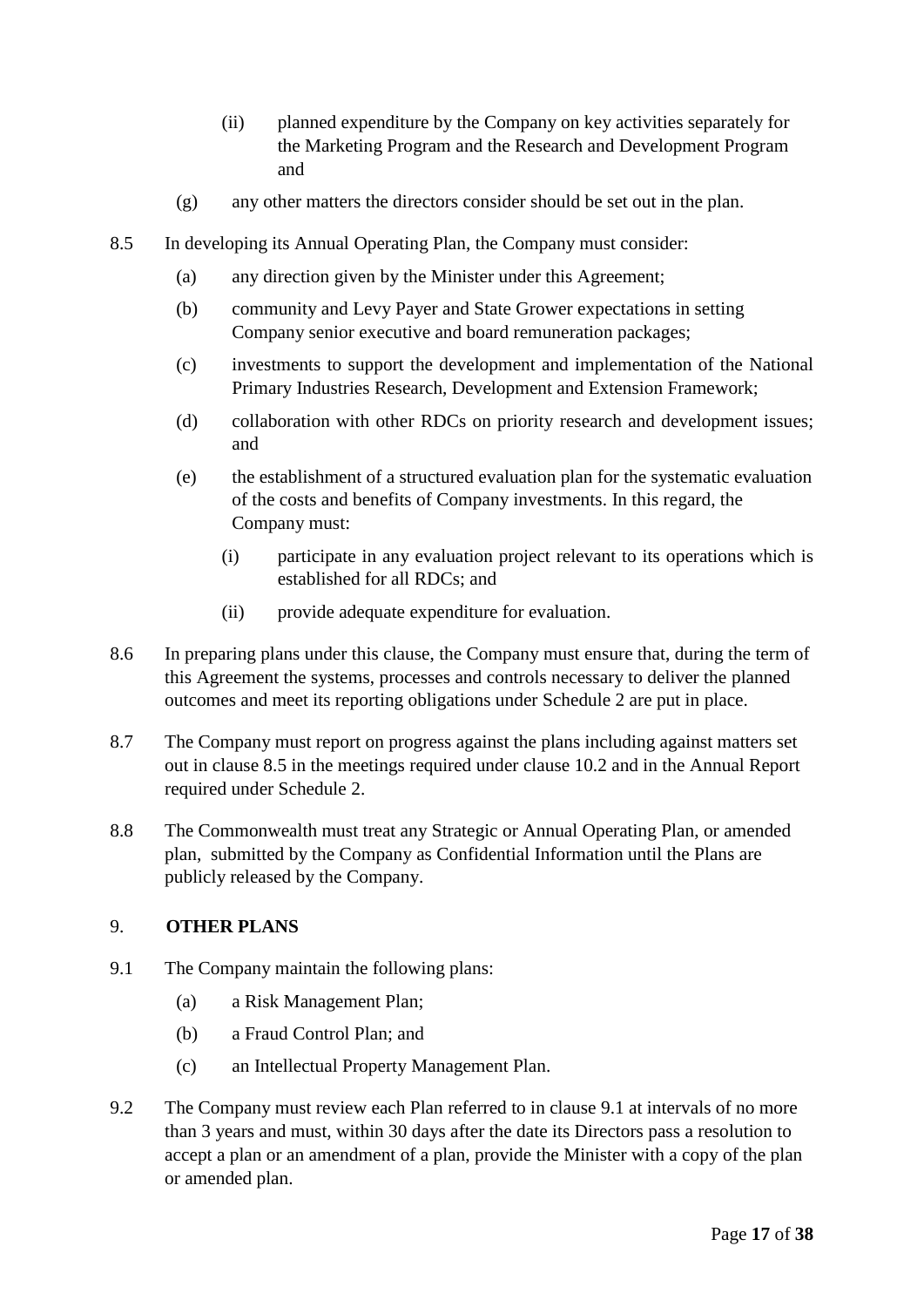9.3 The Commonwealth must treat a Plan referred to in clause [9.1,](#page-16-3) or an amended Plan, as Confidential Information until it is publicly released by the Company.

## <span id="page-17-0"></span>10. **REPORTS, MEETINGS AND CONSULTATIONS**

- 10.1 The Company must provide the Commonwealth with four hard copies of an annual report prepared in accordance with Schedule 2 at the same time as the *Corporations Act 2001*(Cth) requires the Company annual report to be given to the members of the Company.
- 10.2 The chairperson of the Company, or in his or her absence his or her nominee, (who must be a Director of the Company) must meet with the Minister at not more than sixmonthly intervals from the commencement date of this Agreement and at any other time requested by the Minister on reasonable notice to brief the Minister on the Company's performance of its functions as the Industry Services Body including the matters set out in clauses 4.2, 8.7 and12.2 (e) and such other matters as the Minister may require.
- 10.3 The Company must meet with National Representative Bodies at not less than six monthly intervals to:
	- (a) review industry priorities for research and development and marketing investments; and
	- (b) report on its performance against its plans.

## <span id="page-17-1"></span>11. **ADDITIONAL REPORTS**

- 11.1 The Company must report to the Minister within 30 days after it comes to the Company's notice any matters that have come to its notice that will or may materially impact on its ability to achieve the objectives stated in its Strategic Plan or comply with its obligations under this Agreement or the Act during the relevant Financial Year.
- 11.2 In addition to the reports required under clauses 10 and 11, the Company must provide the Commonwealth, within such reasonable period as the Commonwealth specifies, any other report or explanation relating to expenditure of the Funds that the Commonwealth requires from time to time.
- 11.3 Where relevant, when giving the reports or explanations referred to in clauses 11.1 and 11.2, the Company must consult with the Commonwealth as to the nature of any remedial action required and, if any is required, must take that remedial action within a timeframe agreed with the Commonwealth.

## <span id="page-17-2"></span>12. **REVIEW OF PERFORMANCE**

- 12.1 The Company must, at its own cost, engage an independent organisation to complete a Performance Review (Performance Review Report) compliance with the requirements of this Agreement at least six months before the expiry of this Agreement.
- 12.2 The Company must: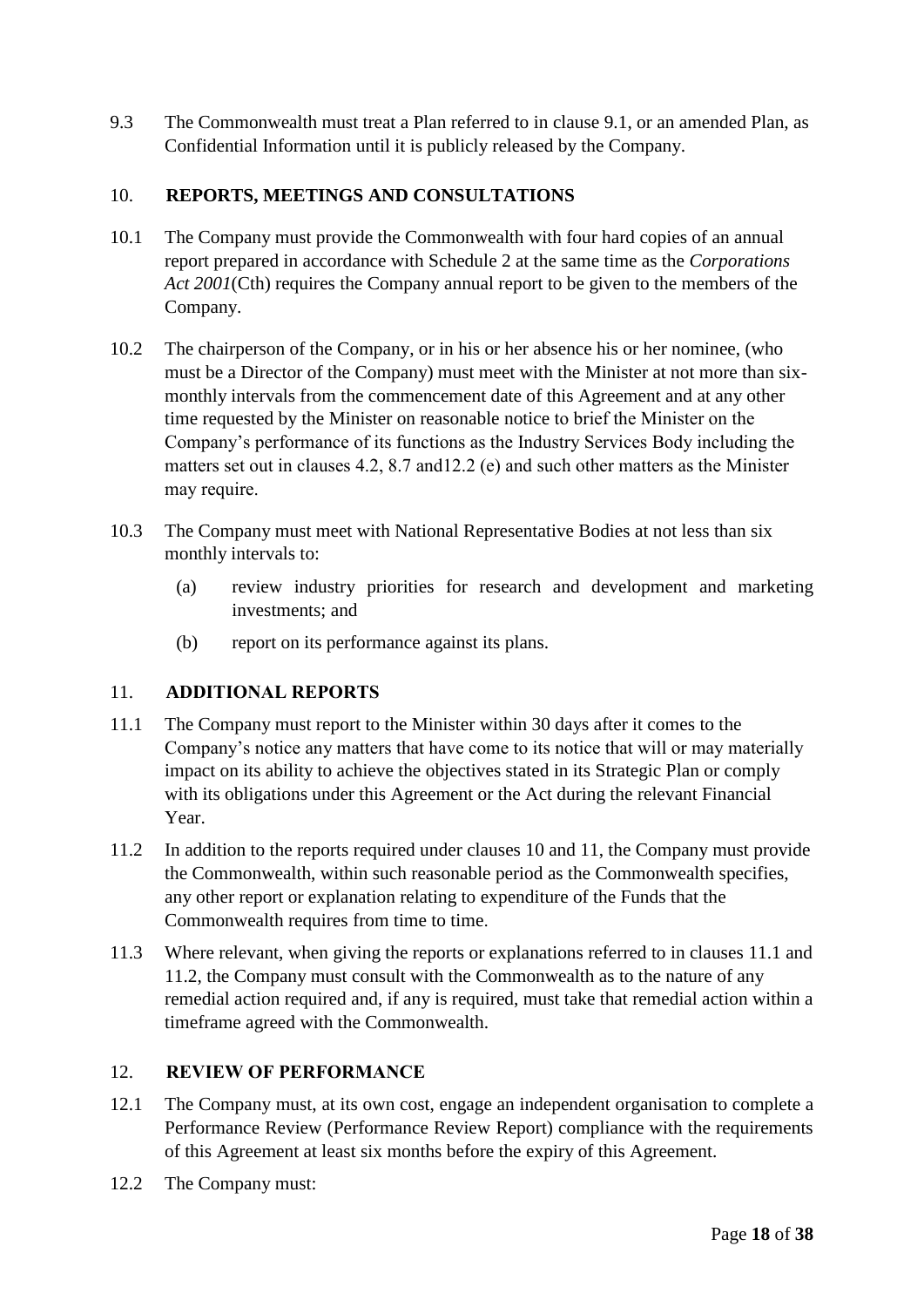- (a) agree the terms of reference of the Performance Review with the Minister to ensure that the Performance Review will meet the requirements of this Agreement;
- (b) give the draft Performance Review Report to the Minister at the same time as the Company Board receives a copy;
- (c) forward to the Minister a Performance Review Report within 14 days of acceptance by the Company Board;
- (d) provide the Minister with a detailed response to the recommendations of the Performance Review Report and a proposed implementation plan within 30 days of the board's development of a response to the Performance Review Report, being a date within three months of the Board's acceptance of the Performance Review Report;
- (e) report on the progress being made in implementing the implementation plan at the six-monthly meeting held under clause 10.2; and
- (f) publish the Performance Review Report on the Company website.
- 12.3 The independent organisation engaged to carry out the Performance Review must be an organisation that has not, within the previous 5 years, carried out any corporate governance reviews, performance audits or similar reviews of the Company (but this does not prevent an organisation from being engaged on the basis that it has merely carried out reviews or evaluations of specific projects from being so appointed).

## <span id="page-18-1"></span><span id="page-18-0"></span>13. **ACCESS TO RECORDS AND USE OF INFORMATION**

- 13.1 The Commonwealth, the Commonwealth Auditor-General and any duly authorised representative of either of them, may, for the purpose of monitoring compliance by the Company with this Agreement and the Act:
	- (a) have access to premises occupied by or under the control of the Company; and
	- (b) have access to data, records, accounts and other financial material, and any property of the Commonwealth, in the possession or under the control of the Company.

The Company must grant this access, on request:

- (a) during Business Hours at any time; and
- (b) outside Business Hours on 48 hours notice given to the Company and marked for the attention of the managing director of the Company.
- 13.2 The Company must provide access to all its accounts and records relating to this Agreement, the Act and otherwise co-operate fully with the Commonwealth, the Commonwealth Auditor-General, or any duly authorised representative of either of them, to enable those persons to exercise their rights under clause [13.1.](#page-18-1)
- <span id="page-18-2"></span>13.3 Each party shall, in respect of Confidential Information given by the other party: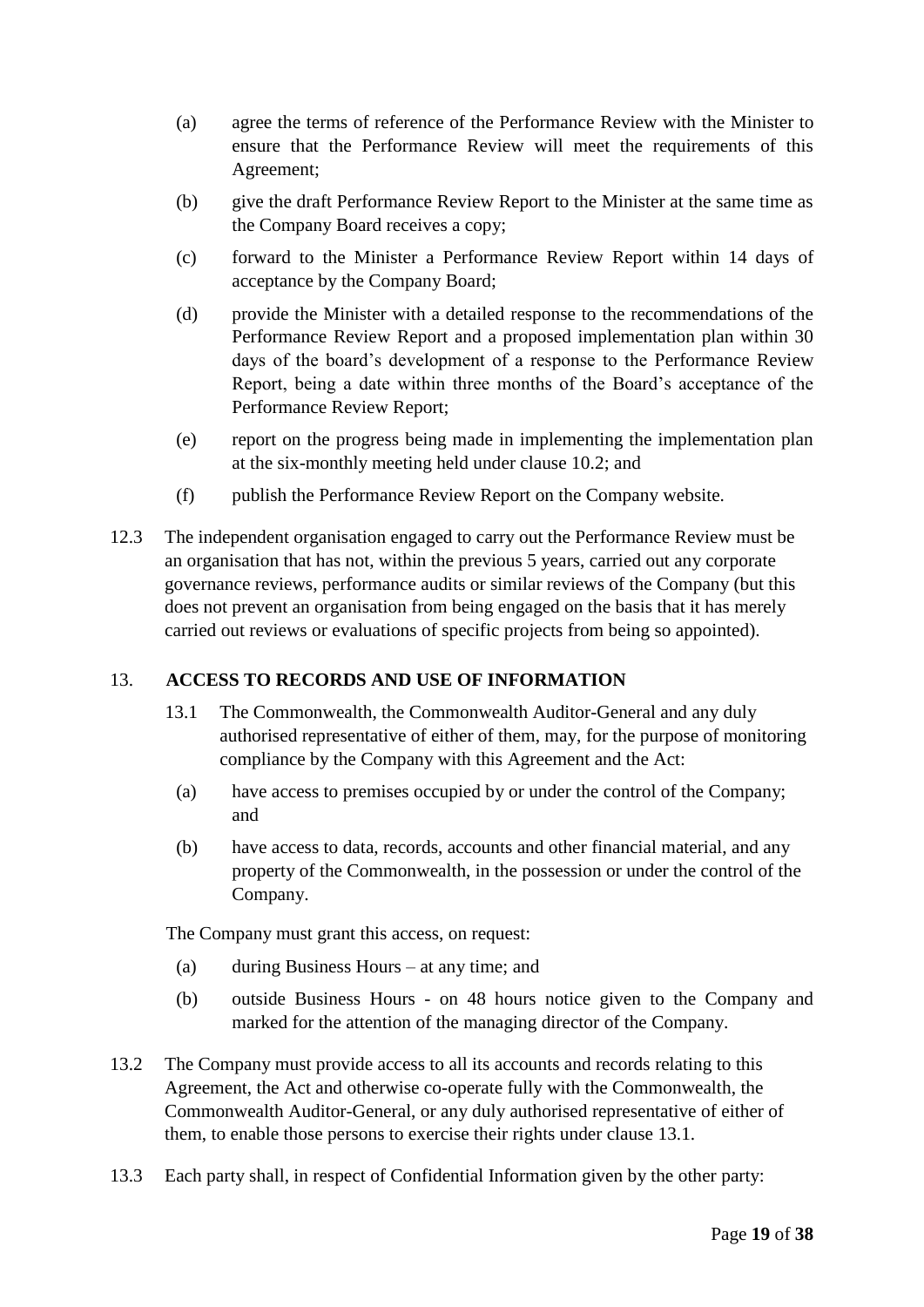- (a) use that Confidential Information only for the purposes of administering or enforcing this Agreement, the Act; and
- (b) not disclose that Confidential Information to any person without the prior approval in writing from the other party and subject to any reasonable conditions or restrictions imposed by the other party in giving its approval,

provided that a party shall not be in breach of this clause [13.3](#page-18-2) to the extent that it is legally obliged to make a particular use or disclosure of the Confidential Information.

- 13.4 The Commonwealth shall not be in breach of clause [13.3](#page-18-2) in respect of Confidential Information given by the Company and held by the Department where a request is made by Parliament (including a committee of Parliament) for that information to be given to Parliament, provided that the Department notifies Parliament of the confidential nature of the information and requests Parliament hold and deal with that information on an *in camera* basis.
- <span id="page-19-2"></span>13.5 The Company grants the Commonwealth a non-exclusive licence to use the copyright in any document provided to the Commonwealth under this Agreement in any way for any purpose of the Commonwealth. A document provided to the Commonwealth is a document in which the Company owns or is a licensee of copyright (whether alone or with 1 or more other persons). This clause [13.5](#page-19-2) does not amount to an assignment of copyright.

## <span id="page-19-0"></span>14. **COMPLIANCE AUDIT AND CERTIFICATION REPORTS**

#### *Compliance Audit Report*

- <span id="page-19-1"></span>14.1 The Company must, within 5 months after the end of the Financial Year, give the Minister a Compliance Audit Report on whether the Company has complied with its obligations under clauses 6 and 7 during the financial year The Compliance Audit Report must:
	- (a) be prepared in accordance with the Australian Auditing and Assurance Standards;
	- (b) include a review of the efficacy of the accounting systems, processes and controls required clause [7](#page-13-0) during the Financial Year;
	- (c) indicate whether any qualification to the Compliance Audit Report, and any non-compliances that have come to the auditor's attention, are material. If any non-compliances are, in their opinion material, provide an explanation of the non-compliance; and
	- (d) include a statement that the Compliance Audit Report has been prepared for the Commonwealth for the purposes of this Agreement and an acknowledgment that the Compliance Audit Report will be relied upon by the Commonwealth.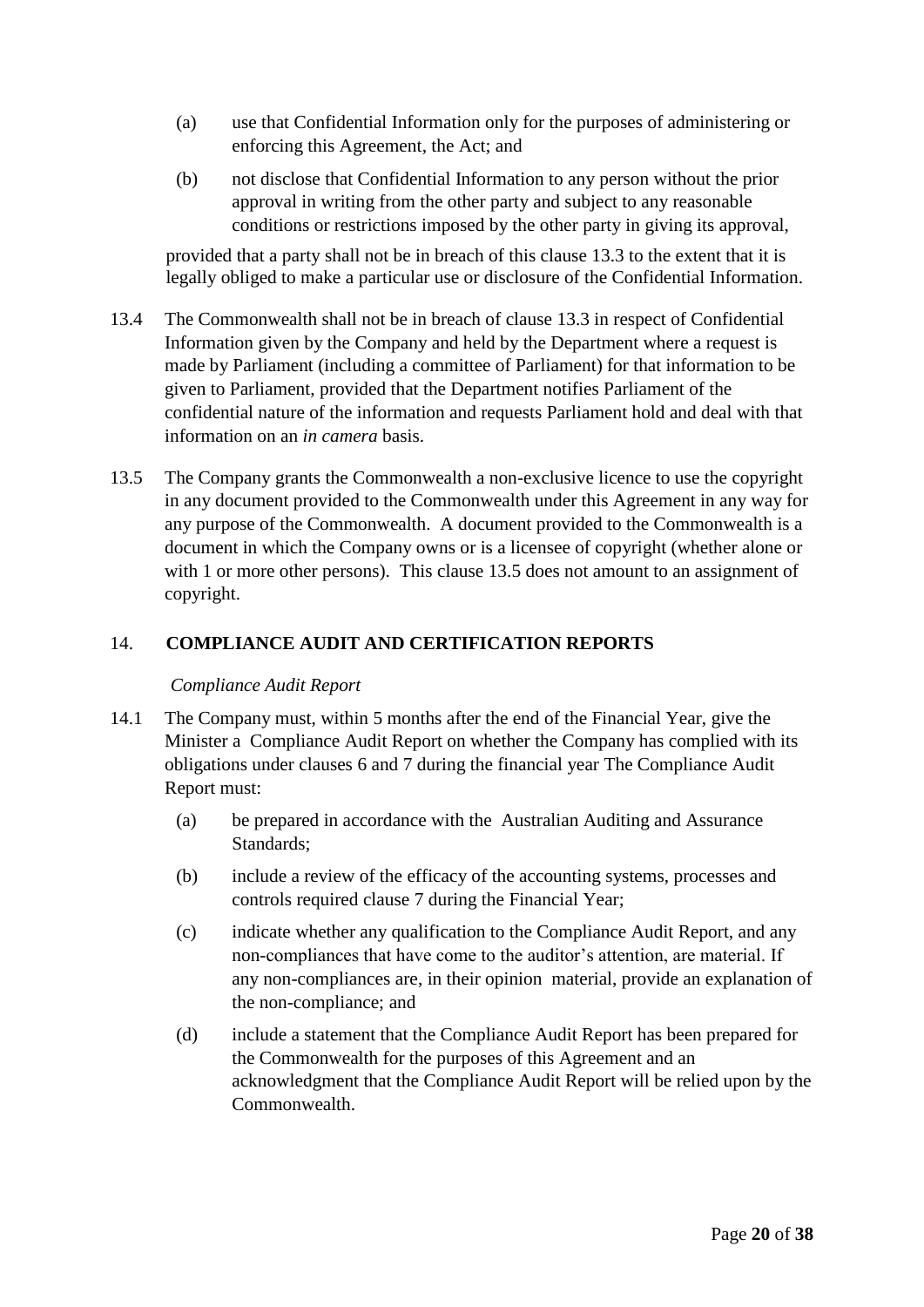14.2 A Compliance Audit Report need not include an opinion whether the Funds have been applied for the benefit of Industry, or efficiently, effectively and ethically, or for purposes related to Agri-Political Activity.

## *Certification Report*

- <span id="page-20-1"></span>14.3 The Company must, within 5 months after the end of the Financial Year, give the Minister a report signed by the chairperson of the board and the managing director of the Company:
	- (a) certifying whether the Company has complied with its obligations under the Act and this Agreement during the Financial Year;
	- (b) stating whether, in their opinion, any non-compliances are material; and
	- (c) if any non-compliances are, in their opinion, material, giving an explanation of the non-compliance.

#### *Other Audit Reports*

- 14.4 If, in the reasonable opinion of the Commonwealth, the Company is or may be in breach of this Agreement or the Ac, the Commonwealth may request an audit report or opinion on any matter relevant to the Company's compliance with this Agreement.
- 14.5 If the Commonwealth requests an audit report or opinion under clause 14.4, the Company must at its own expense:
	- (a) obtain the audit report or opinion from the Company's auditor; or
	- (b) if, in the opinion of the Commonwealth, the audit report or opinion cannot be properly given by the Company's auditor, engage another auditor to conduct an audit and give the audit report or opinion; and
	- (c) give a copy of the audit report or opinion to the Commonwealth within 14 days after the Company receives it.

#### <span id="page-20-2"></span><span id="page-20-0"></span>15. **INDEMNITY**

- 15.1 The Company indemnifies the Commonwealth, its officers and agents against all expenses, losses, damages and costs (on a solicitor and own client basis and whether incurred by or awarded against the person claiming the indemnity) sustained or incurred as a result, whether directly or indirectly, of:
	- (a) any breach of this Agreement by the Company; or
	- (b) any loss of or damage to any property or injury to or death of any person caused by any negligent act or omission or wilful misconduct of the Company or its officers and employees.
- 15.2 The amount payable under an indemnity under clause [15.1](#page-20-2) is reduced to the extent that the expenses, losses, damages and costs concerned were caused or contributed to by a breach of this Agreement, by a negligent act or omission of the Commonwealth, or a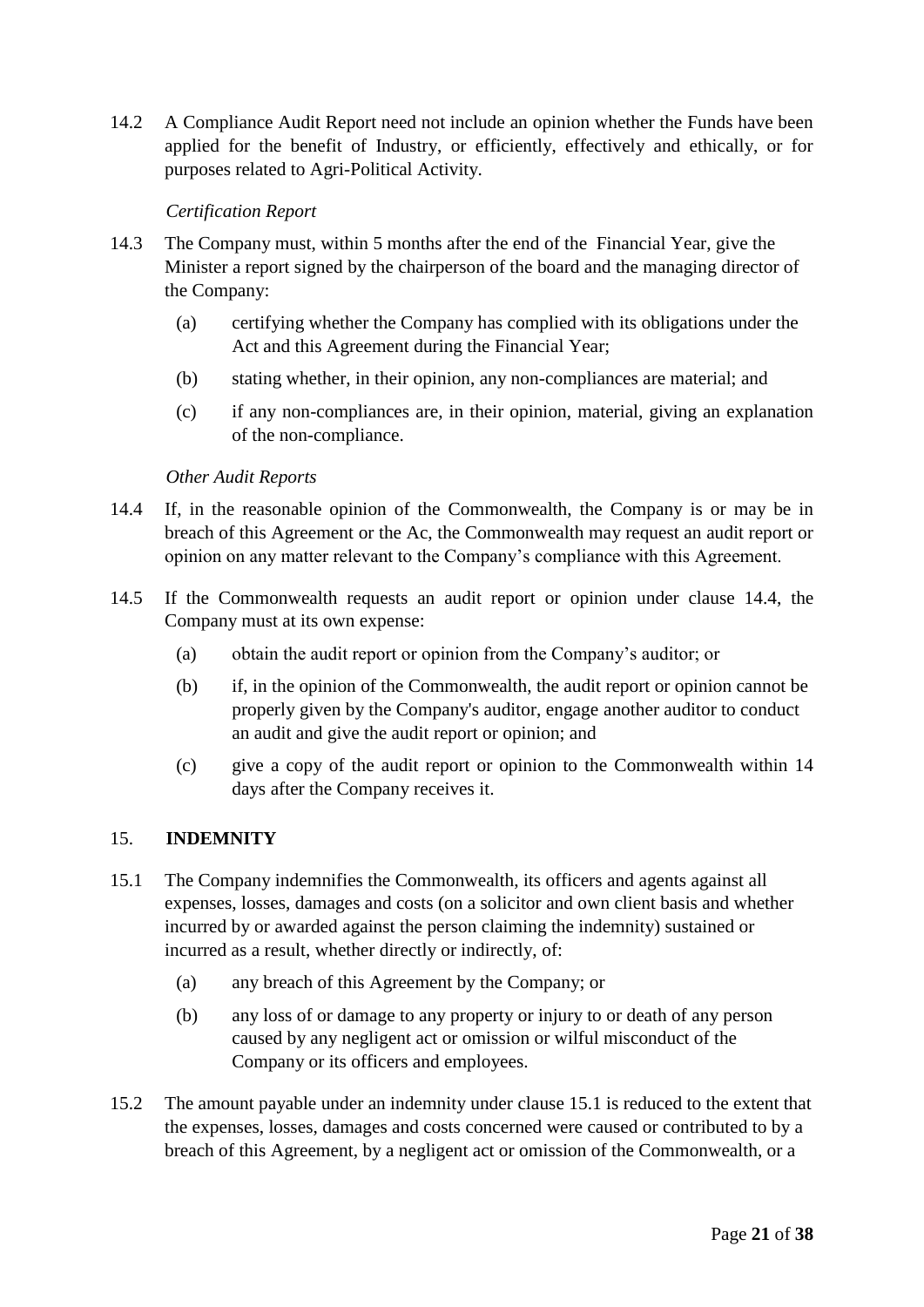negligent act or omission or wilful misconduct of an officer or agent of the Commonwealth.

- 15.3 The Company agrees that a person indemnified under clause [15.1](#page-20-2) may recover a payment under an indemnity in this Agreement before the person makes the payment in respect of which the indemnity is given.
- 15.4 The indemnities in this Agreement are irrevocable and survive the expiration or termination of this Agreement.
- 15.5 The Company agrees that the Commonwealth holds the benefit of an indemnity under clause [15.1](#page-20-2) in favour of an officer or agent of the Commonwealth in trust for the officer or agent.

### <span id="page-21-0"></span>16. **SUSPENSION OR TERMINATION OF FUND PAYMENTS**

- 16.1 Subject to clause 16,2 the Commonwealth may, by giving written notice to the Company, immediately:
	- (a) suspend payment of any or all of the Funds;
	- (b) reduce the amount of payment of the Funds that otherwise would be made;
	- (c) direct the Company to deal with all or any of the Funds in a certain way; and/or

- (d) terminate the Agreement;
- if
- (e) an Insolvency Event occurs;
- (f) the Company is in breach of any obligation under this Agreement or the Act, including without limitation:
	- (i) a breach of its obligations under clause 6.1;
	- (ii) a failure to provide a satisfactory report or explanation under clause 11.2;
	- (iii) a failure to take any remedial action referred to in clause 11.3 either at all or within the time frame agreed under clause 11.3;

and the Company has not either:

- (iv) provided the Commonwealth with a satisfactory report in relation to the breach within 30 days of becoming aware of it and/or has not undertaken remedial action within the time specified in that report; or
- (v) rectified the breach within 30 days of receiving a notice to do so from the Commonwealth; or
- (g) the Commonwealth considers that it is reasonable to do so because of a change to the Company; or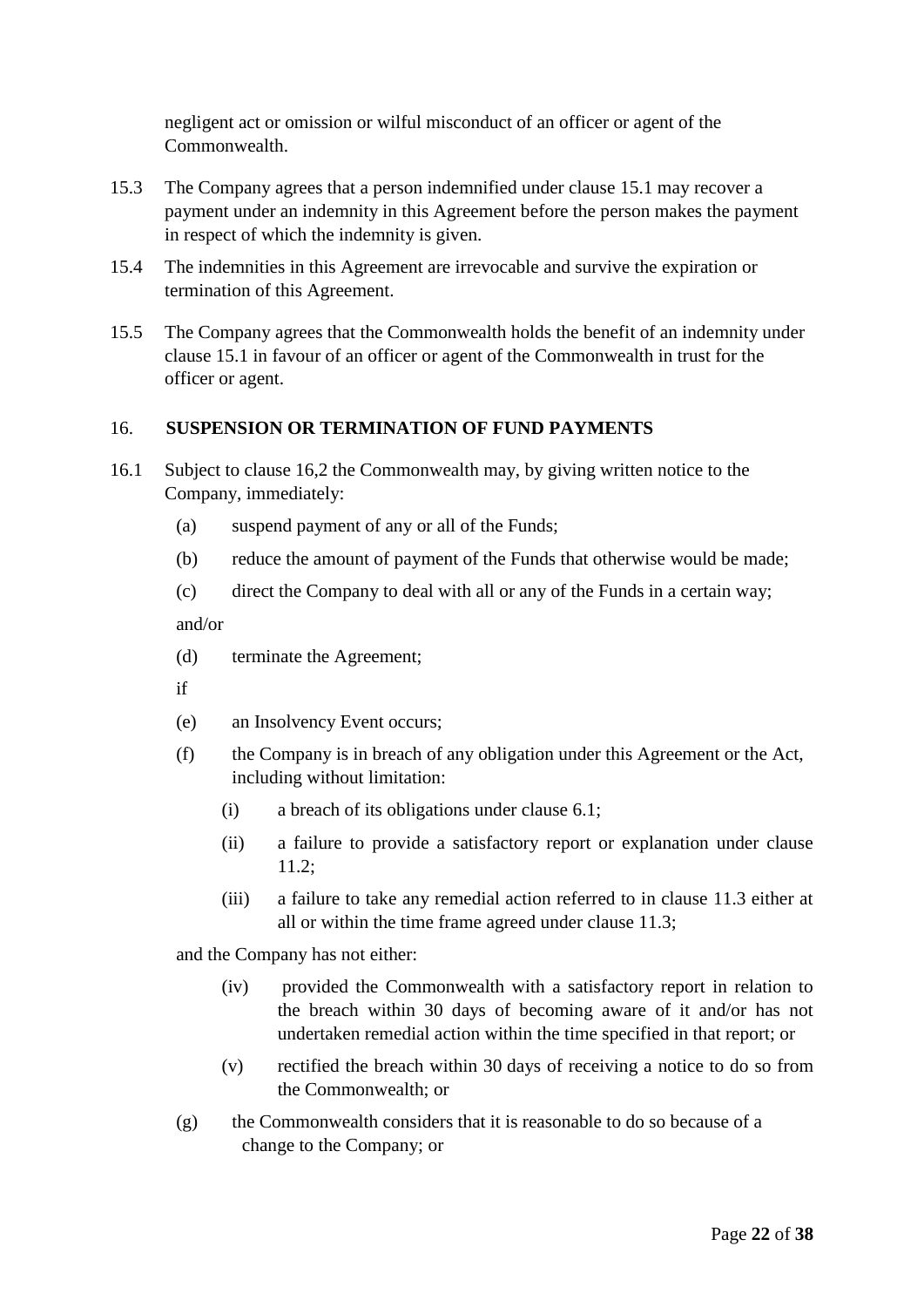- (h) the declaration of the Company under the Act as the Industry Services Body is revoked; or
- (i) there is a change in the Commonwealth policy relating to raising or spending of levies or the payment or spending of Matching Payments.
- 16.2 The Commonwealth must not issue a notice under clause 16.1 on a ground stated in clause 16.1(i) unless it has:
	- (a) given the Company 6 months notice of the proposal to issue the notice; and
	- (b) had regard to any matters raised by the Company in response (including but not limited to matters related to any long term commitments of the Company.

### <span id="page-22-0"></span>17. **REPAYMENT OF FUNDS**

- 17.1 Subject to clause 17.3, if any of the Funds have been used or expended by the Company otherwise than in accordance with this Agreement or the Act, the Commonwealth may, by written notice to the Company, require the Company to repay to the Commonwealth, by the time specified in the notice, the amount specified in the notice as the amount that has been so used or expended.
- 17.2 If this Agreement is terminated under clause 16.1, the Commonwealth may, by notice to the Company require the Company to repay to the Commonwealth, by the time specified in the notice, all or a specified amount of the Funds held by the Company at the time of the notice (other than so much of the Funds as are required by the Company to meet liabilities properly incurred in accordance with this Agreement).
- 17.3 The Commonwealth must not issue a notice under clause 17.1 (the repayment notice) unless:
	- (a) The Commonwealth has first given the Company notice (the show cause notice) requiring the Company, within a reasonable period specified in the notice, to show cause why the repayment notice should not be given; and
	- (b) either:
		- i. the Company does not respond to the show cause notice within the specified period; or
		- ii. having regard to the Company's response to the show cause notice, the Commonwealth still considers that the repayment notice should be given.
- 17.4 The Company must comply with a notice under clause 17.1 or 17.2.
- 17.5 If the Commonwealth gives the Company notice of termination of this Agreement in accordance with clauses 16.1 the Commonwealth may also, by giving written notice to the Company at any time before the notice of termination takes effect, require the Company to pay or transfer to the Commonwealth, or pay or transfer to a Nominated Body specified in the notice, all or any part of the Funds.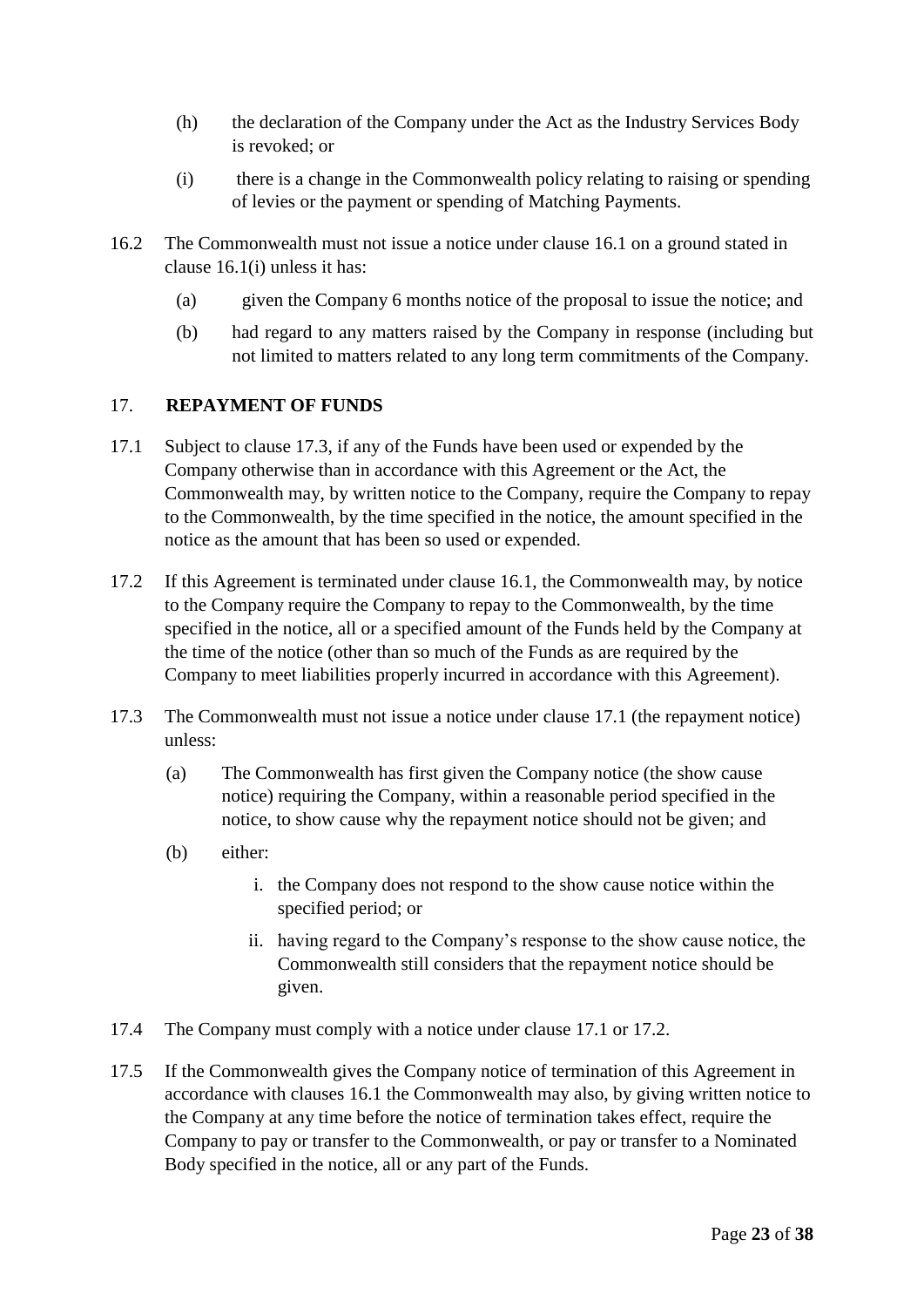- 17.6 The Company shall do all things and execute all documents necessary to pay or transfer Funds to the Commonwealth or a Nominated Body in accordance with a notice under this clause [17.](#page-22-0)
- 17.7 Where, under this clause [17,](#page-22-0) an amount of money required to be paid by the Company to the Commonwealth is not paid by the Company by the time required, that amount may be recovered as a debt due to the Commonwealth.

#### <span id="page-23-0"></span>18. **CONFLICT OF INTEREST**

- 18.1 The Company warrants that, at the date of this Agreement, no conflict exists or is likely to arise in the performance of its obligations under this Agreement.
- 18.2 If a conflict of interest or risk of a conflict of interest arises in the performance of the Company's obligations under this Agreement, the Company must notify the Commonwealth of that conflict or risk and take steps acceptable to the Commonwealth to resolve or avoid the conflict.

### <span id="page-23-1"></span>19. **ACKNOWLEDGMENT OF FUNDING**

Unless otherwise agreed with the Commonwealth, the Company must ensure that all significant publications and publicity by the Company in relation to matters on which Commonwealth Matching Payments are expended, acknowledge the provision of the Matching Payments by the Commonwealth.

#### <span id="page-23-2"></span>20. **AUTHORISATION OF PERSONS TO ACT**

- 20.1 The rights, functions and powers of the Commonwealth under this Agreement may be exercised and performed on behalf of the Commonwealth by the Minister or the Secretary, or a delegate of the Minister or the Secretary.
- 20.2 Performance of an obligation of the Commonwealth under this Agreement by the Minister or the Secretary, or a delegate of the Minister or the Secretary, is taken to be performance of the obligation by the Commonwealth.

#### <span id="page-23-3"></span>21. **RELATIONSHIP**

This Agreement does not create a relationship of employment, agency or partnership between the parties.

#### <span id="page-23-4"></span>22. **FURTHER ACTION**

Each party must use its best efforts to do all things necessary or desirable to give full effect to this Agreement, including the execution of any document requested by either party.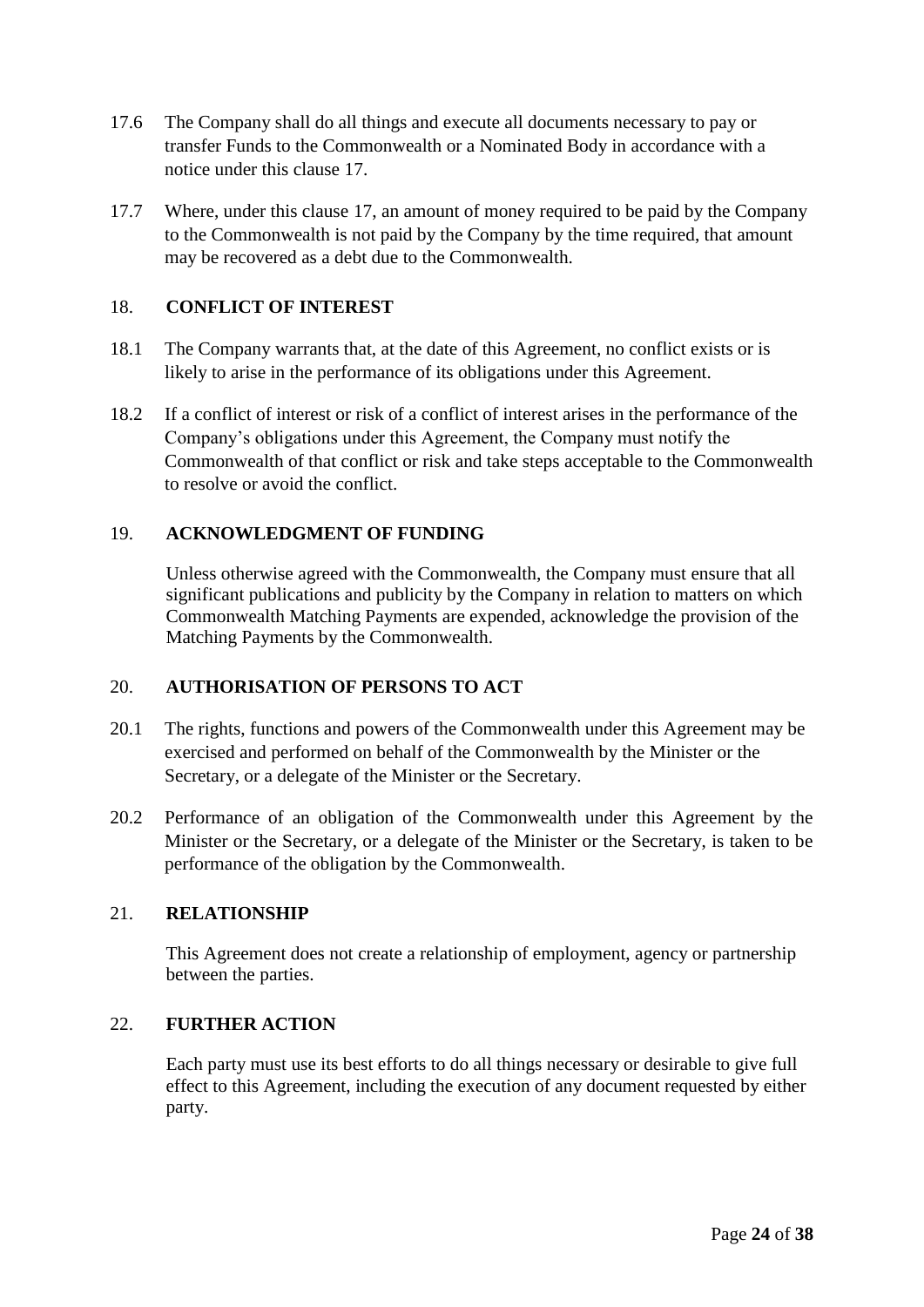## <span id="page-24-0"></span>23. **RESOLUTION OF DISPUTES**

- 23.1 A party must not start arbitration or court proceedings (except proceedings seeking interlocutory relief) in respect of a dispute arising out of this Agreement (Dispute) unless it has complied with this clause [23.](#page-24-0)
- <span id="page-24-5"></span>23.2 A party claiming that a Dispute has arisen must notify the other party, giving details of the Dispute.
- 23.3 During the 30 day period after a notice is given under clause [23.2](#page-24-5) (or a longer period agreed to in writing by the parties to the Dispute) each party must use its reasonable efforts to resolve the Dispute.
- 23.4 Despite the existence of a Dispute, each party will (unless requested in writing by the other party not to do so) continue to perform their obligations under this Agreement.
- 23.5 This clause [23](#page-24-0) does not apply to action by the Commonwealth under clauses 16 or 17 nor does it preclude either party from seeking urgent interlocutory relief.

### <span id="page-24-1"></span>24. **ASSIGNMENT**

The Company must not assign this Agreement or any right, or novate any obligation, under this Agreement unless the Company:

- (a) is not in breach of this Agreement;
- (b) obtains the prior written consent of the Commonwealth; and
- (c) ensures that the assignee agrees to be bound by all of the Company's obligations under this Agreement.

## <span id="page-24-2"></span>25. **ENTIRE AGREEMENT**

This Agreement:

- (a) constitutes the entire agreement between the parties as to its subject matter; and
- (b) in relation to that subject matter, supersedes any prior understanding or agreement between the parties and any prior condition, warranty, indemnity or representation imposed, given or made by a party.

### <span id="page-24-3"></span>26. **ALTERATION**

Except as expressly permitted under this Agreement, this Agreement may be altered only by an agreement in writing signed by each party.

#### <span id="page-24-4"></span>27. **WAIVER**

Waiver of any provision of or right under this Agreement: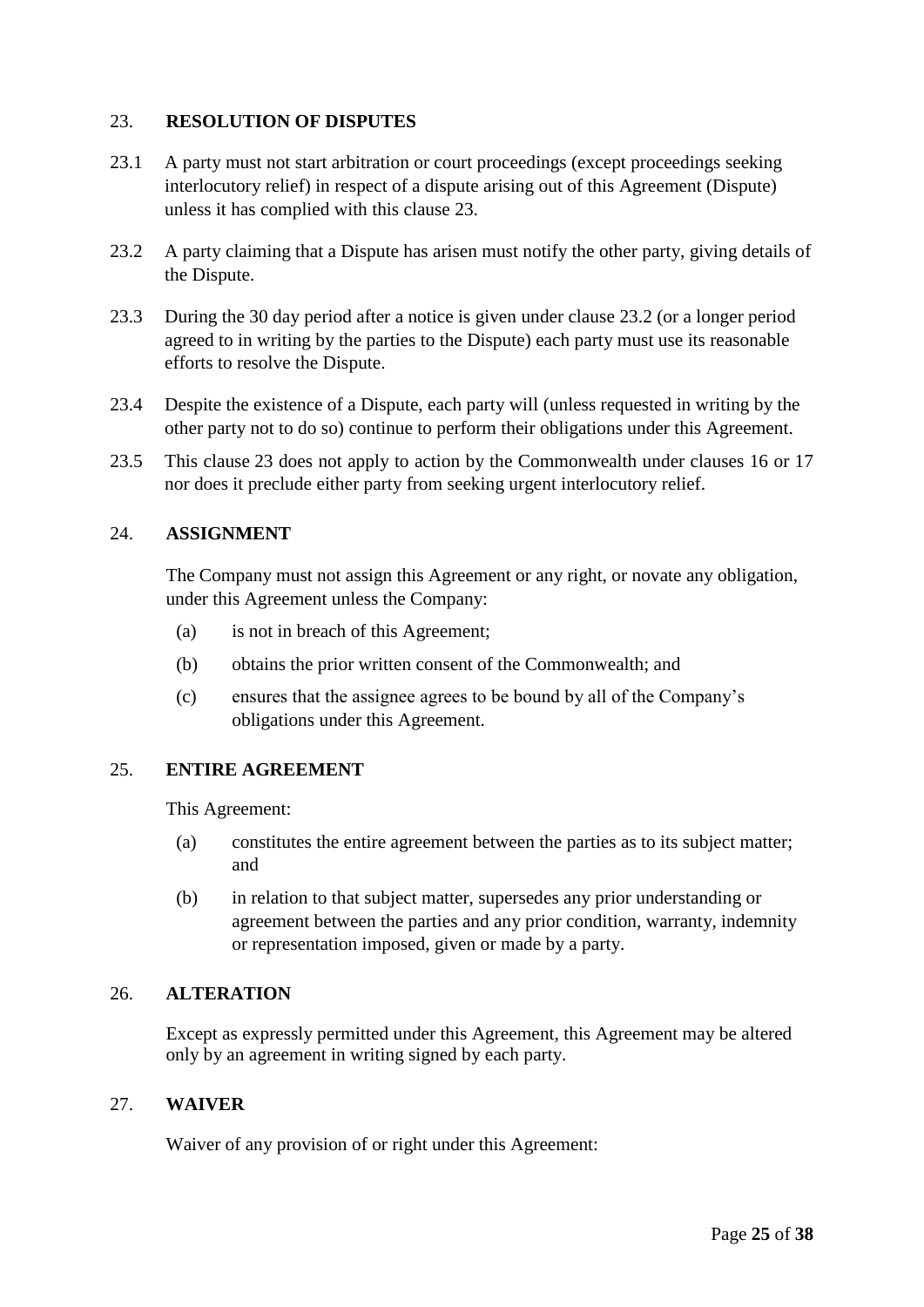- (a) must be in writing signed by the party entitled to the benefit of that provision or right; and
- (b) is effective only to the extent set out in any written waiver.

#### <span id="page-25-0"></span>28. **SEVERABILITY**

Part or all of any provision of this Agreement that is illegal or unenforceable may be severed from this Agreement and the remaining provisions of this Agreement continue in force.

### <span id="page-25-1"></span>29. **GOVERNING LAW AND JURISDICTION**

- 29.1 This Agreement is governed by the law applicable in the Australian Capital Territory.
- 29.2 Each party irrevocably and unconditionally submits to the non-exclusive jurisdiction of the courts of the Australian Capital Territory in relation to matters arising in connection with this Agreement.

### <span id="page-25-2"></span>30. **NOTICE**

- 30.1 A party giving notice or notifying under this Agreement must do so in writing:
	- (a) directed to the recipient's address specified in this clause [30,](#page-25-2) as varied by any notice; and
	- (b) hand delivered or sent by prepaid post or facsimile to that address.

The parties' addresses are:

**Commonwealth** 

|         | The Secretary                                     |
|---------|---------------------------------------------------|
|         | Department of Agriculture, Fisheries and Forestry |
|         | GPO PO Box 858                                    |
| Company | <b>CANBERRA ACT 2600</b>                          |
|         | <b>Managing Director</b>                          |
|         | Forest and Wood Products Australia Limited        |
|         | Level 4,                                          |
|         | 10-16 Queen Street                                |
|         | <b>MELBOURNE VIC 3000</b>                         |
|         |                                                   |

30.2 A notice given in accordance with clause 30.1 is taken to be received:

- (a) if hand delivered—on delivery; or
- (b) if sent by prepaid post—3 days after the date of posting.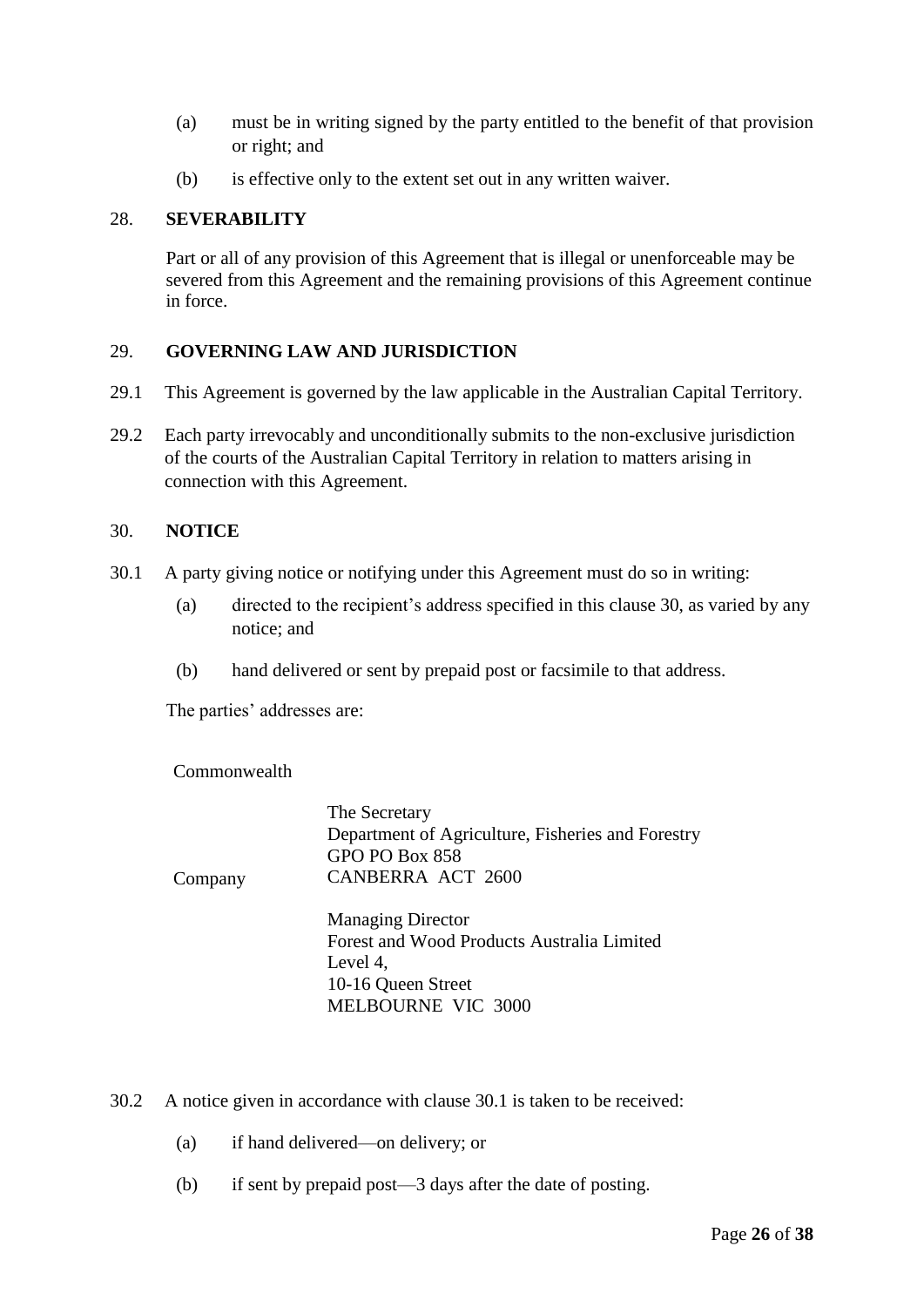#### <span id="page-26-0"></span>31. **INTERPRETATION**

- 31.1 In this Agreement, unless the contrary intention appears:
	- (a) headings are for ease of reference only and do not affect the meaning of this Agreement;
	- (b) the singular includes the plural and vice versa and words importing a gender include other genders;
	- (c) other grammatical forms of defined words or expressions have corresponding meanings;
	- (d) a reference to a clause, paragraph, schedule or annexure is a reference to a clause or paragraph of or schedule or annexure to this Agreement and a reference to this Agreement includes any schedules and annexures;
	- (e) a reference to a document or agreement, including this Agreement, includes a reference to that document or agreement as novated, altered or replaced from time to time;
	- (f) a reference to 'A\$', '\$A', 'dollar' or '\$' is a reference to Australian currency;
	- (g) a reference to a specific time for the performance of an obligation is a reference to that time in the State, Territory or other place where that obligation is to be performed;
	- (h) a reference to a party includes its executors, administrators, successors and permitted assigns;
	- (i) words and expressions importing natural persons include partnerships, bodies corporate, associations, governments and governmental and local authorities and agencies;
	- (j) a reference to any legislation or statutory instrument or regulation is construed in accordance with the *Acts Interpretation Act 1901* (Cth); and
	- (k) a reference to writing includes typewriting, printing, lithography, photography and any other method of representing or reproducing words, figures or symbols in a permanent and visible form.
- 31.2 A provision of this Agreement must not be construed to the disadvantage of a party merely because that party was responsible for the preparation of this Agreement or the inclusion of the provision in this Agreement.
- 31.3 Where a provision of this Agreement requires a thing to be done on a day which is a Saturday, Sunday or public holiday in the place at which the thing is to be done, that provision shall be taken to require the thing to be done on the next day which is not a Saturday, Sunday or public holiday at that place.
- 31.4 The schedules are provisions of this Agreement, but notes and headings are not provisions of this Agreement.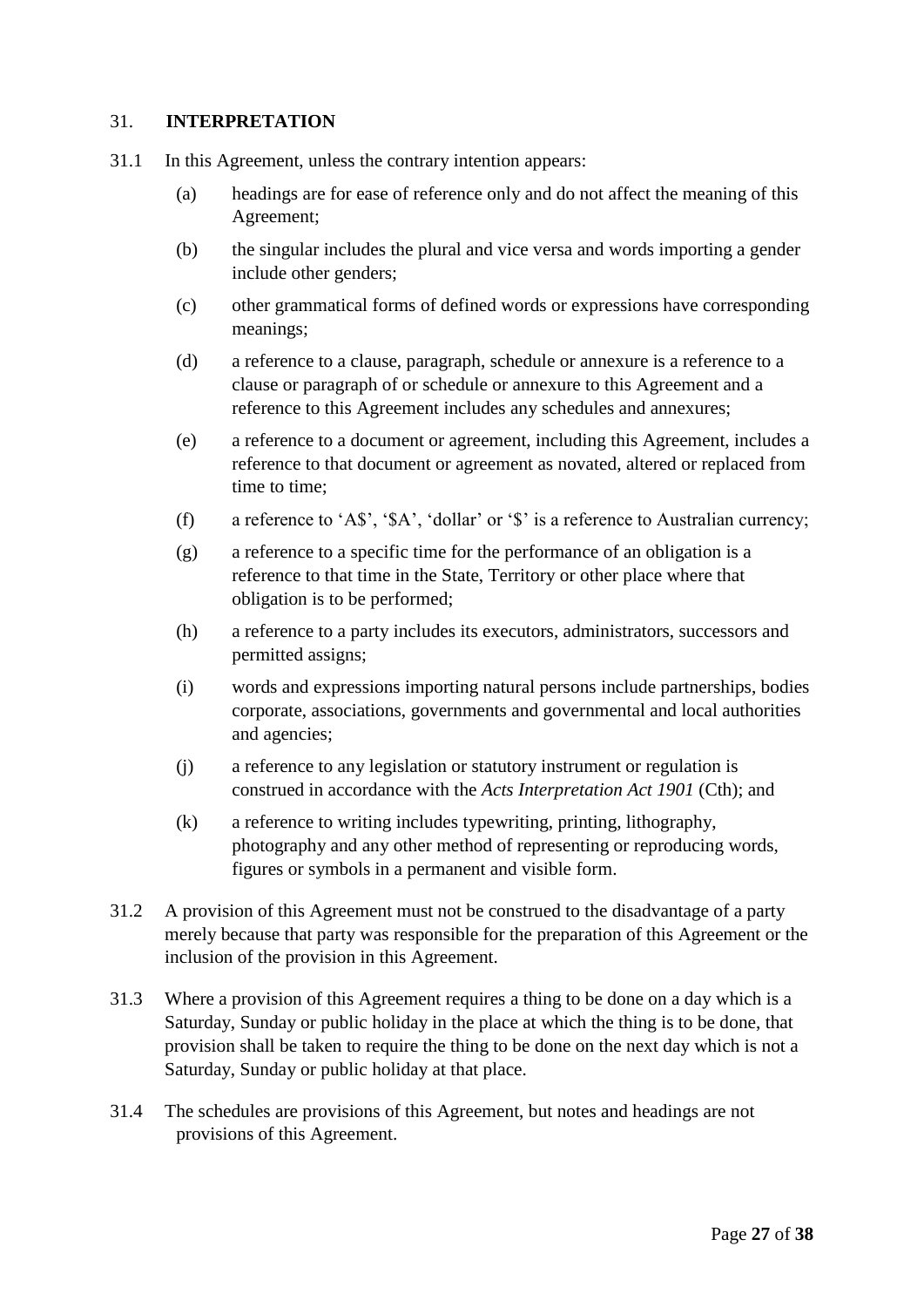## <span id="page-27-1"></span><span id="page-27-0"></span>**SCHEDULE 1 — Payment of Funds**

- 1. The Commonwealth must pay Forest and Wood Products Service Levy Payments and State Growers' Contractual Payments to the Company as soon as reasonably practicable after the Commonwealth receives the relevant payments in cleared funds. Payments to the Company must be made as soon as reasonably practicable after the 15<sup>th</sup> day and the final Business Day of each month.
- 2. The Commonwealth must use its reasonable endeavours to pay the Commonwealth Matching Funds to the Company within one calendar month after receiving from the Company a claim for payment, together with evidence reasonably satisfactory to the Commonwealth that the Company has already spent the amount that forms the basis of the claim on research and development.
- 3. For the purposes of paragraph [1,](#page-27-1) a certificate signed by the managing director (or equivalent), the chief financial officer or the secretary of the Company, certifying that the Company has spent a particular amount on research and development , is reasonably satisfactory evidence, in the absence of any evidence to the contrary.
- 4. Payment must be by direct deposit or cheque or other method agreed between the parties.
- 5. The Company must pay/reimburse the Levies Revenue Service within the Department on behalf of the Commonwealth for any costs associated with the collection of the Forest and Wood Products Service Levy and the State Growers' Contractual Contribution.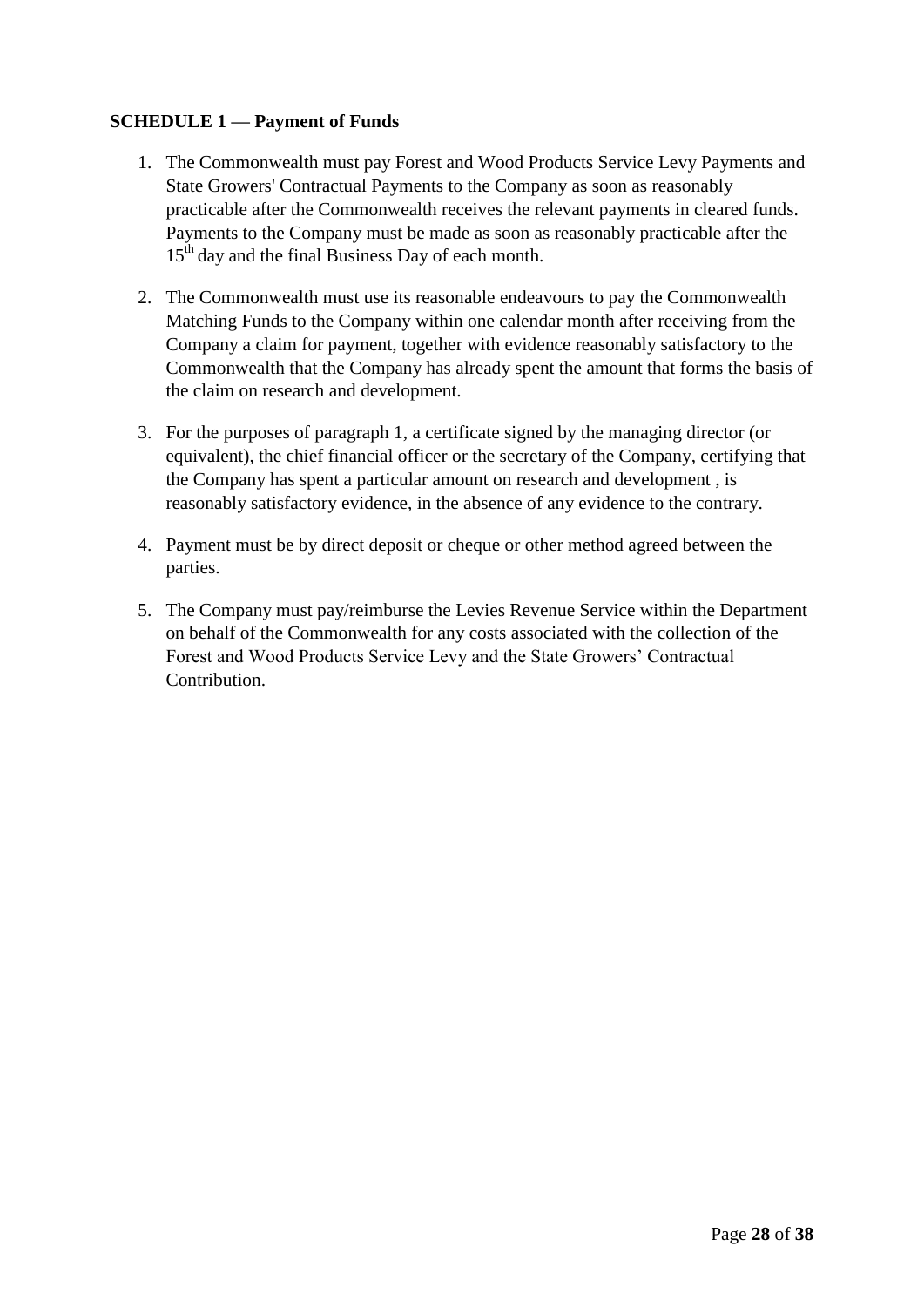## <span id="page-28-0"></span>**SCHEDULE 2 — Annual Reports**

The Company must prepare an annual report that complies with the financial reporting and other reporting requirements of the *Corporations Act 2001* (Cth). It must also prepare an Annual Report that meets the requirements of this Agreement and can be provided to the Commonwealth separately if so desired by the Company. The Annual Report must include coverage of the following matters:

- (a) sources of income allowing for separate identification of Forest and Wood Products Service Levy Payments, State Grower Contractual Payments and Commonwealth Matching Payments;
- (b) significant activities and transactions undertaken in the year in the conduct of the Company's functions as the Industry Services Body;
- (c) progress made in implementing plans, including progress against key performance indicators specified in the Strategic and Annual Operating Plans;
- (d) collaboration with Industry and other research providers;
- (e) collaboration with other RDCs to fund R&D to address the National and Rural Research and Development Priorities;
- (f) collaboration with other RDCs to deliver R&D or marketing services in a more efficient and effective manner;
- (g) expenditure on evaluations and outcomes of evaluations undertaken;
- (h) commercialisation;
- (i) Intellectual Property creation and protection, including management of intellectual property arising from research and development activities or acquired with Funds;
- (j) subsidiaries and joint ventures formed;
- (k) material changes to the Company's membership;
- (l) how the Company responded to any directions given by the Minister under the Guidelines;
- (m) how the Company's activities contributed to the priorities of Levy Payers and State Growers, the National and Rural Research and Development Priorities and supported the National Primary Industries Research and Development and Extension Framework;
- (n) Funds spent on Research and Development and Marketing Programs allowing identification of:
	- (i) total expenditure of Matching Funds; and
	- (ii) the full cost of Research and Development and Marketing Programs with cost being allocated according to the Cost Allocation Policy;
- (o) details of senior executive and board remuneration (specific Government disclosure requirements will be advised by the Department in the lead up to preparation of each Annual Report);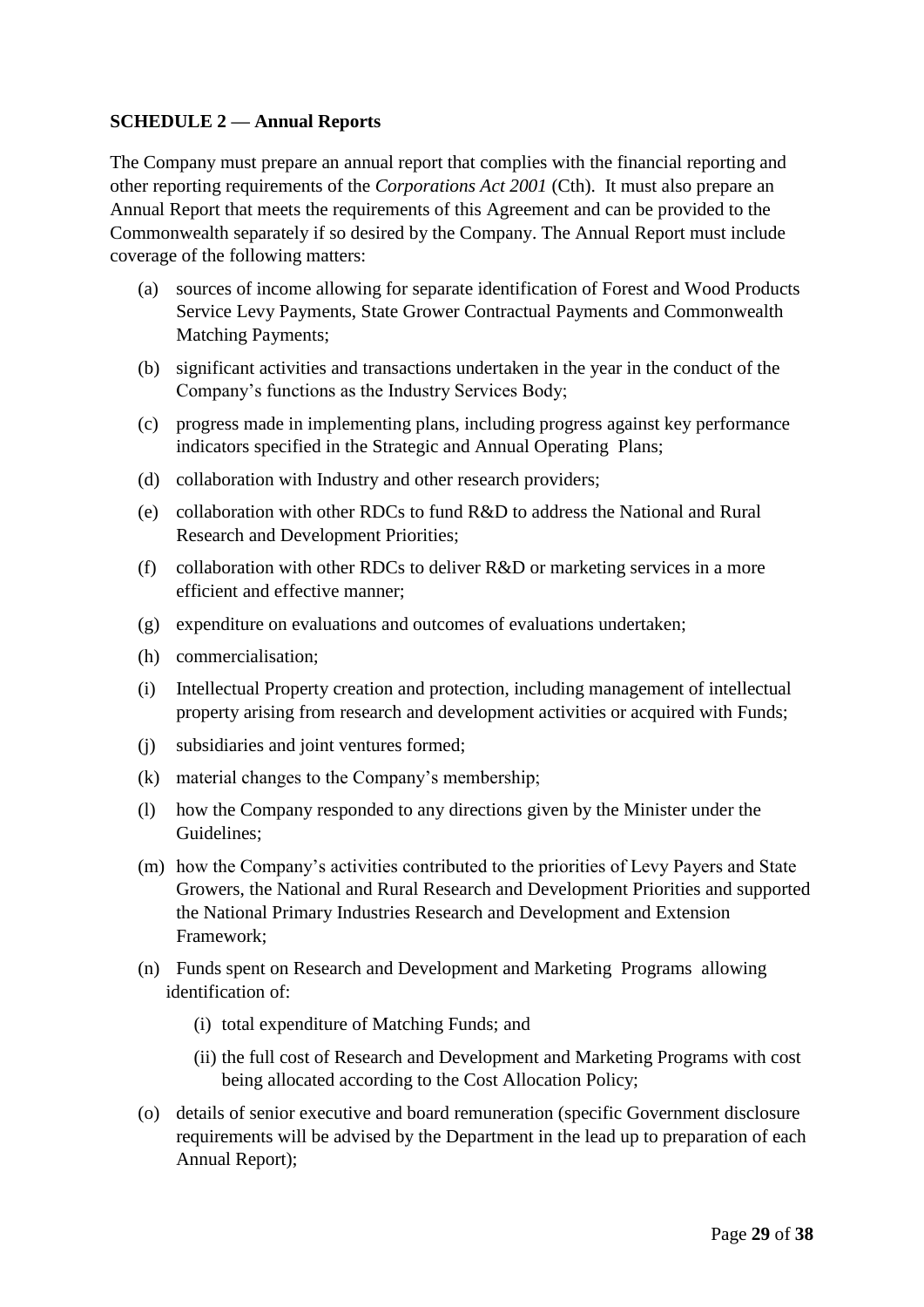- (p) Research and Development agreements entered into by the Company with third parties;
- (q) corporate governance practices in place during the financial year;
- (r) consultation with Levy Payers and key organisations representing the interests of the Industry on its Strategic and Annual Operating Plans, and Research and Development Activities;
- (s) meetings with the Commonwealth under the Agreement; and
- (t) other significant matters notified to the Company by the Minister.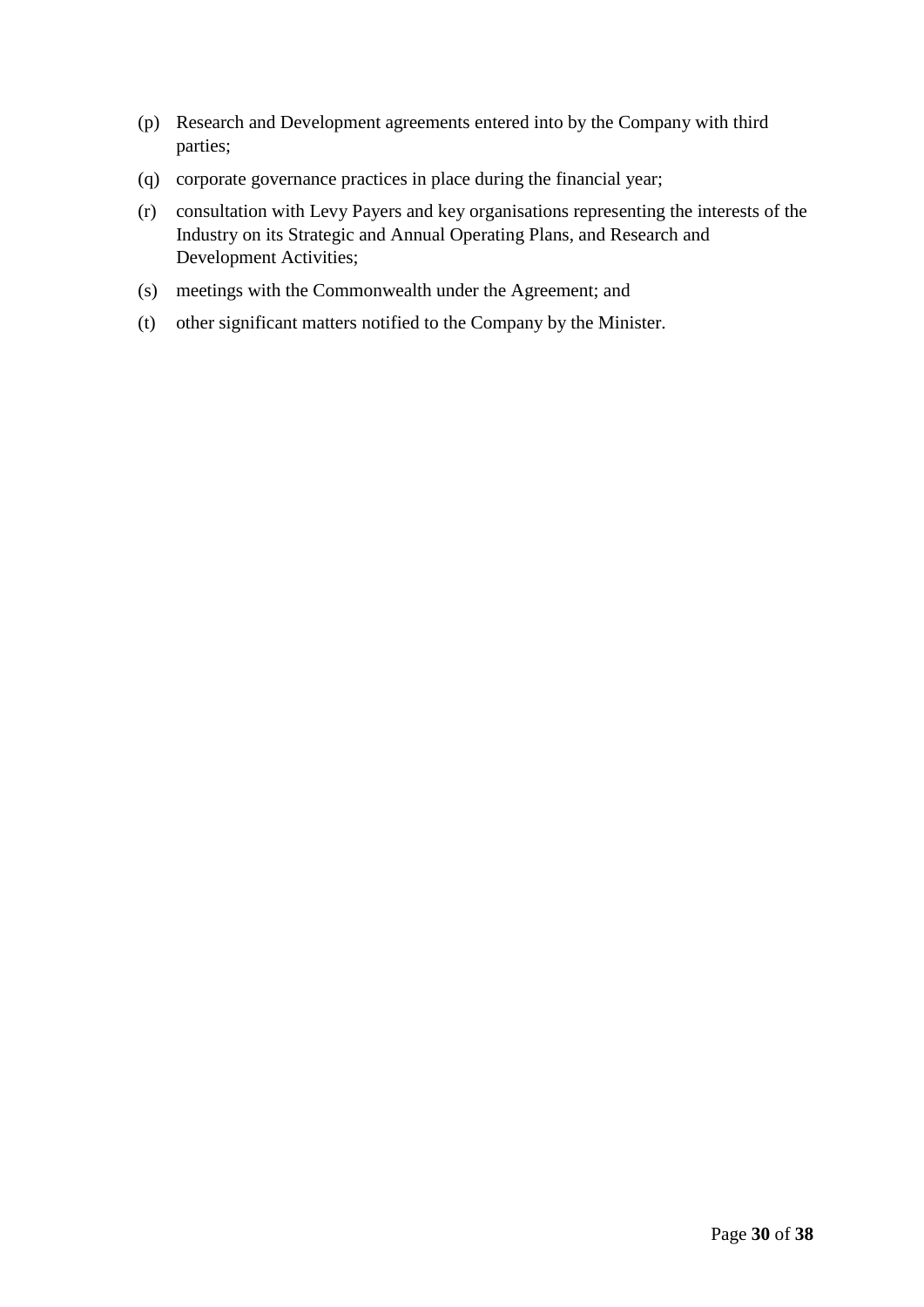## <span id="page-30-0"></span>**SCHEDULE 3—Cost Allocation Policy**

## **1. Objective**

The main intent of this cost allocation policy is to provide guidance to the Company on the Australian Government's expectation about the minimum standard to be adopted in the acquittal of expenditures on industry services. This is so that cost allocation is undertaken in a transparent and auditable manner to foster accurate reporting on the full cost of Research and Development and Marketing Programs and associated deliverables.

## **2. Key Requirement**

A suitable Cost Allocation Policy to allocate costs between the Marketing Program and the Research and Development Program is required for the effective implementation of the Program Framework outlined in Schedule 4. The Company's Cost Allocation Policy and amendments to that policy should be agreed with the Department.

### **3. Background**

Good practice management and decision-making is fostered when the Programs are clearly defined and their full-costs are routinely identified in a consistent and transparent basis in line with generally accepted accounting principles. The availability of this information fosters efficient resource allocation, informed decision-making and transparency in accounting for expenditures.

## **4. Key principles**

The following key principles are recommended:

- (a) *all costs for an activity:* all the costs of an activity which is funded under a Program should be allocated to that Program;
- (b) *reasonableness:* a cost allocated to a Program should reflect what a comparative service would be expected to cost in a competitive market;
- (c) *suitable basis:* the basis of a cost should be readily defensible, for example based on the benefit derived, cause or effect of the cost, or other equitable relationship;
- (d) *consistently treated:* like costs must be treated the same in like circumstances;
- (e) *one beneficiary:* if a cost solely relates to one Program outcome, it should be charged entirely to that Program;
- (f) *plural beneficiaries:* if a cost benefits the two Program outcomes:
	- i. costs should be allocated according to the proportion of benefit provided to each of the outcomes. An expenditure that benefited two or more services should not be charged solely to one service;
	- ii. when it is not possible to determine the proportional benefit to each outcome. The cost can be distributed on any reasonable and transparent and rational basis that will promote efficient resource allocation. The basis of the allocation should be documented to facilitate audit and review.

## **5. Costing Definitions under the Program Framework (see Schedule 4)**

**i. Program Costs** means direct and indirect costs of all activities funded within a Program.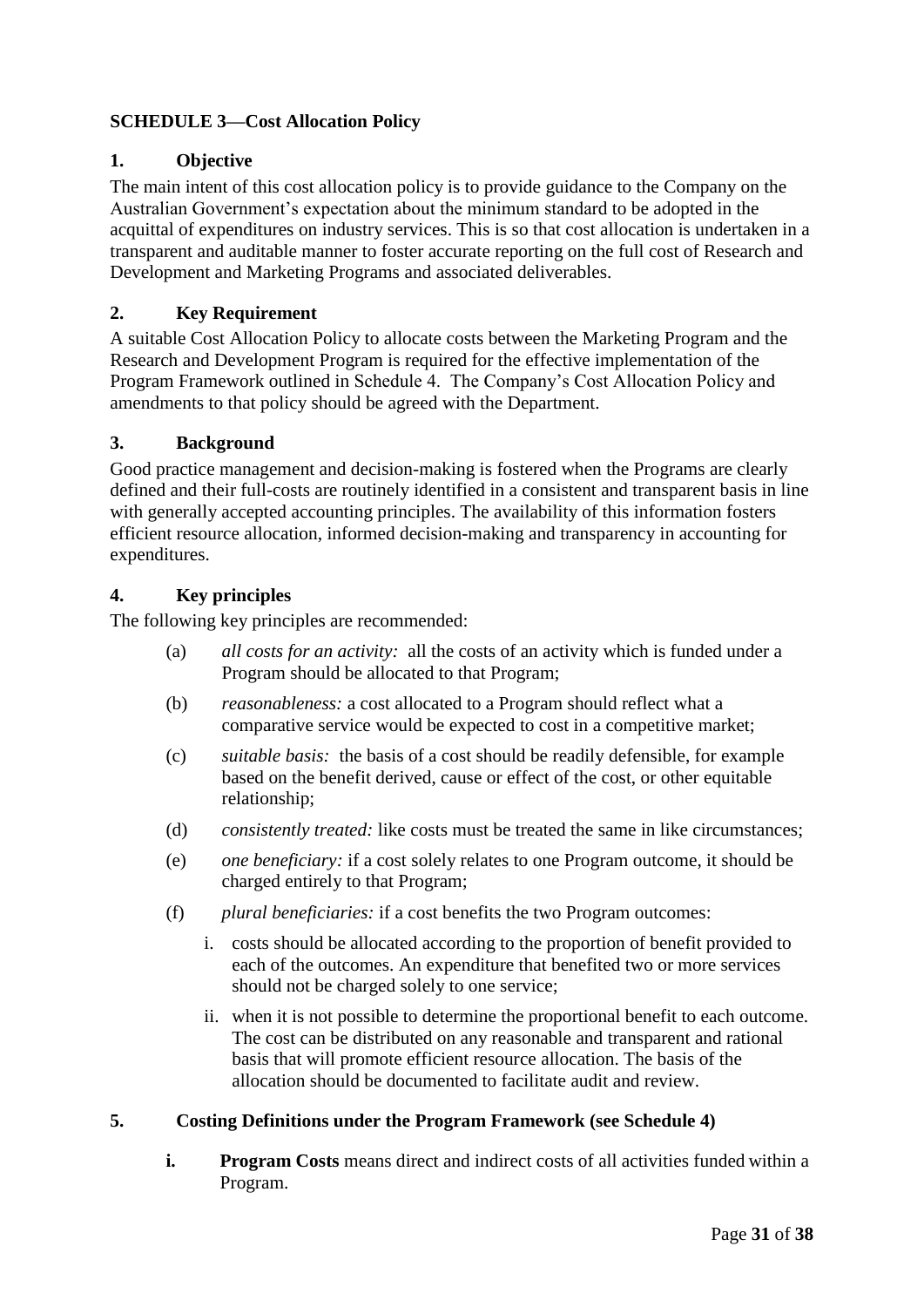## **ii. Direct Program costs**:

- (a) Direct Program costs are those costs of an activity (or project) that can be directly assigned to a program outcome relatively easily and with a high degree of accuracy. For example, labour costs would include direct salary costs as well as salary on-costs.
- (b) Other direct program costs could include the cost of materials and equipment, consultants, legal services and travel that can be readily assigned to particular activities within programs.
- (c) Costs such as telephone charges, computer usage, printing, postage, office supplies and program administrative assistance to particular activities should be allocated to programs. In this regard, as a matter of policy:
	- i. all costs for activities funded under a single program area should be identified and allocated to that program where an activity contributes to more than one program area (a shared activity), costs should be allocated based on the potential contribution the expenditure makes to achieving the respective outcomes ie the "user pays principle"; and
	- ii. if it is not feasible to make an allocation based on the potential contribution to outcomes, another suitable methodology should be selected, documented and employed on a consistent basis.

### **iii. Indirect Program cost:**

- (a) Indirect Program costs are those for services that benefit more than one program outcome and can include rent, utilities, administrative and finance staff, security, audit, equipment rental, depreciation, maintenance, managing director, board corporate governance costs. Their precise benefits to a specific program outcome are often difficult or impossible to objectively trace. There are a number of methodologies which can be employed including to allocate these costs, for example:
- (b) *usage:* costs can be allocated based upon the quantity of a resource used by each program;
- (c) *time:* cost can be allocated based upon the number of hours that a resource is used by each program;
- (d) *space:* accommodation costs can be proportionately allocated based upon the square footage occupied by the respective program staff;
- (e) *clients served:* cost of communications allocated based upon the number of clients served by each program;
- (f) *proposals:* the cost of the Board and CEO allocated based upon the number, value or time taken on proposals developed by each business unit for the Board's decision;
- (g) *clients served:* the cost of communications allocated based upon the number of clients served by each service;
- (h) *staff:* the cost of renting space allocated based upon the number of full-time employees working on each program.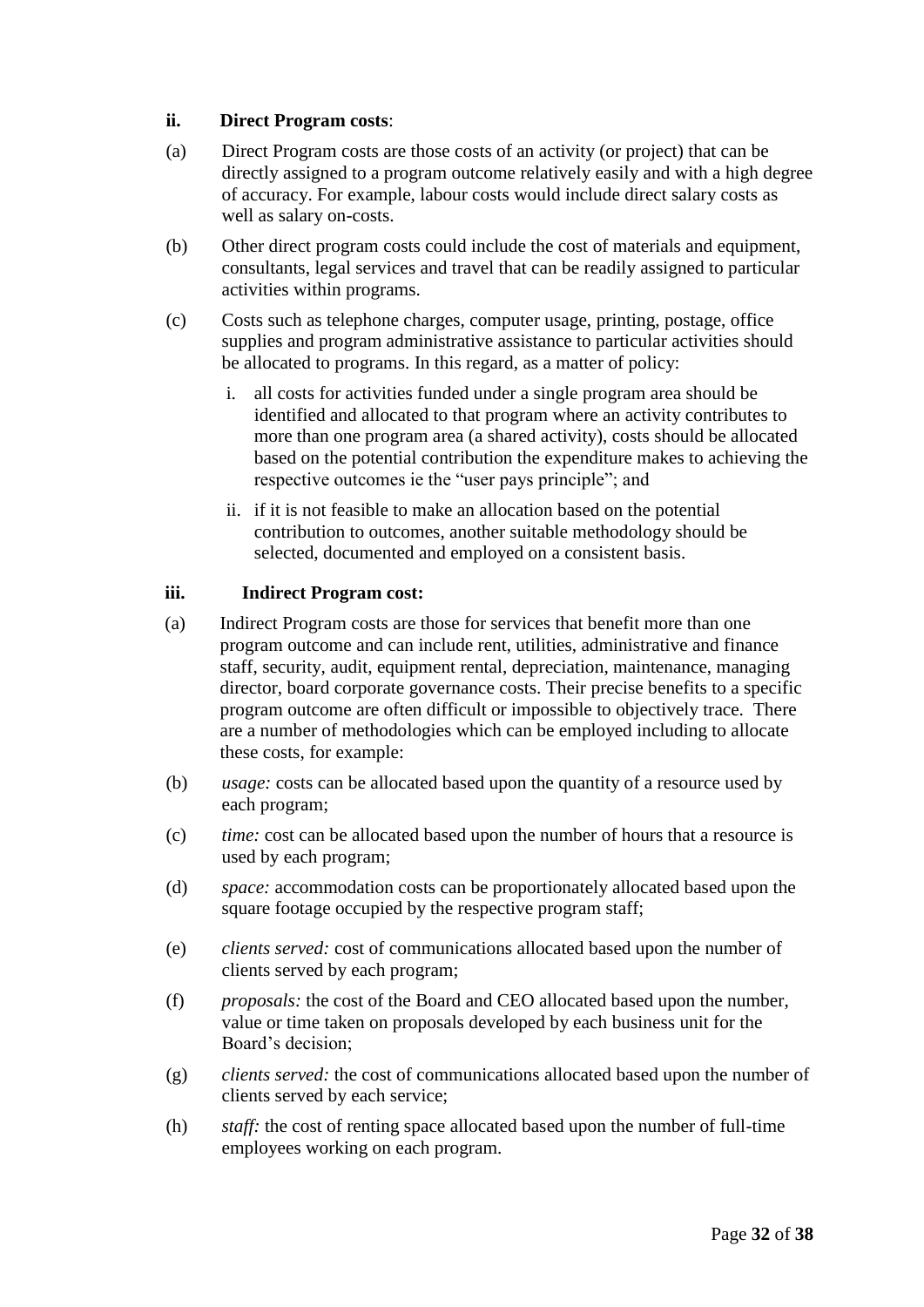The Cost Allocation Policy should describe the cost allocation methodology for indirect program costs and the rationale for using this methodology to facilitate audit and review.

## **6. Policy for charging between programs:**

The flow of services between programs should be on a transparent fee for service basis. For example, where one program "purchases" services from another program the costs should follow the services provided. This will enable the full cost of the services and of delivering a program to be clearly identified.

The basis of the charging between programs should be documented to facilitate audit and review.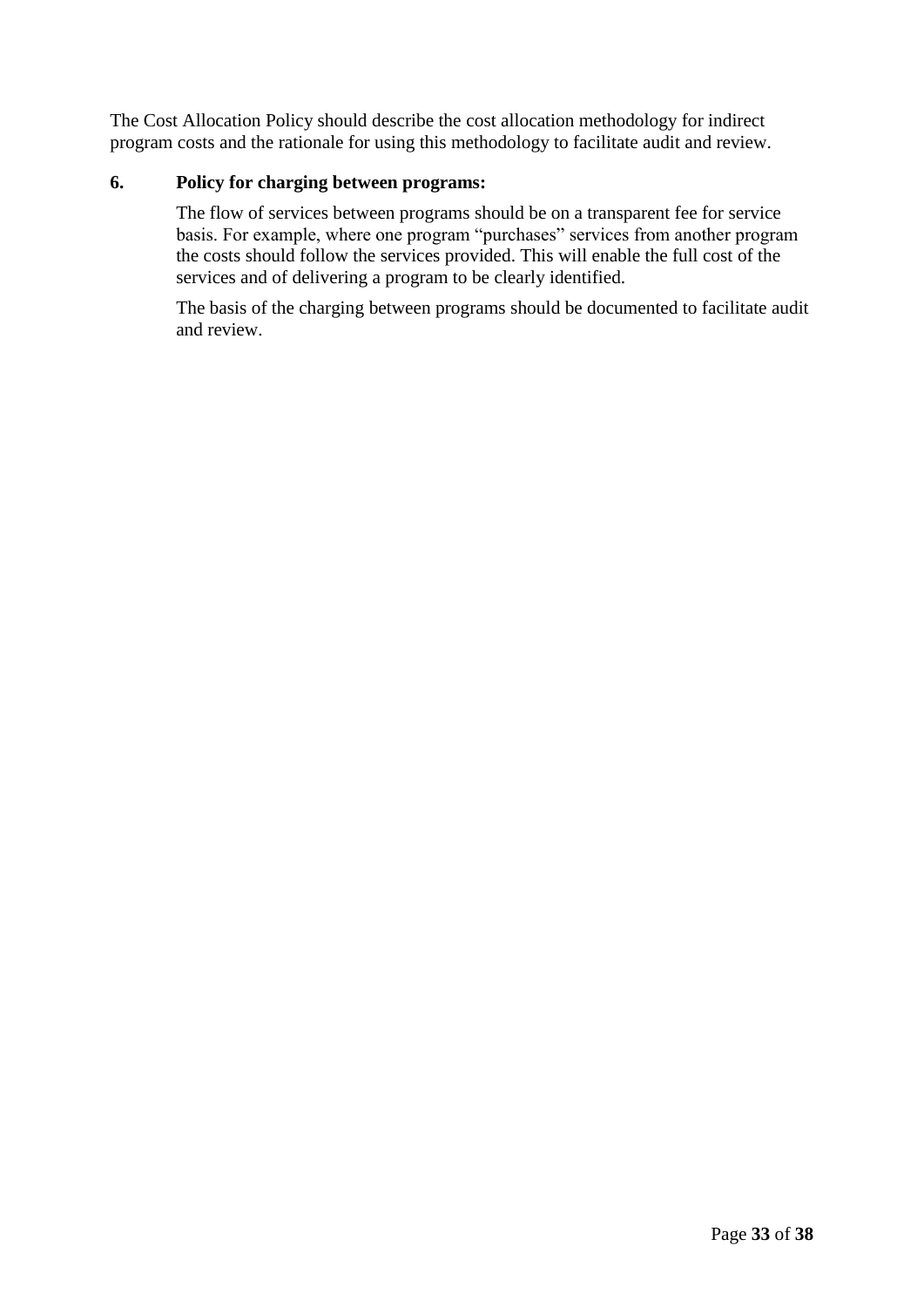## <span id="page-33-0"></span>**SCHEDULE 4— Program Framework Guidelines**

## **1. Objective**

The intent of the Program Framework is to provide guidance to the Company on meeting the Australian Government's requirement for continuous improvement in the delivery of services. The Program Framework seeks to enhance transparency and associated governance processes in the expenditure by the Company of the Funds and in demonstrating Outcomes achieved and the efficiency in which the Outcomes were delivered.

## **2. Key Requirements**

These guidelines should be implemented in consultation with the Department during the Company's strategic planning processes since it is critical to establish a program structure which will facilitate proper planning, performance monitoring and reporting.

### **3. Introduction to Strategic Planning**

Strategic planning is the process of determining an organisation's long-term goals and then identifying the best approach for achieving those goals. Annual Operating Plans (AOPs) translate the strategic plan into annual expenditure plans and consequently AOPs should just be an "extension" of the strategic plan. It is therefore critical that the plans be in alignment.

### **4. Best practices**

There are a number of sound planning models across government and not-for-profit sectors, some of which have been tailored for particular circumstances. The "Program Framework" has been adopted by the Australian Government to manage and report on the expenditure of Commonwealth monies.

#### **5. Program Framework**

Government budgeting and reporting practices were reviewed in 2008 under *Operation Sunlight* (the Murray Report) to help improve the transparency and quality of Government financial management and accountability processes. The findings of *Operations Sunlight* were incorporated the Department of Finance and Deregulation's (DOFD) "*Outcomes and Programs Framework for the 2009-10 Portfolio Budget Statements*". In essence the Government's policy is now to fund "programs" to deliver agreed outcomes, consequently all expenditures should be for activities undertaken within a program in pursuit of an agreed outcome. These Guidelines have been drawn from "*Outcomes and Programs Framework for the 2009-10 Portfolio Budget Statements*" issued by DOFD.

## **6. Application to RDCs**

The "*Outcomes and Programs Framework for the 2009-10 Portfolio Budget Statements*" was applied by the Government to all statutory RDCs for the first time in the 2009-10 Commonwealth Budget and will flow through to their strategic and annual operating plans and reports *RDC Research and Development (R&D) Program:* Statutory RDC expenditure on R&D has been classified by DOFD as being expenditure on an "Advising/Informing Program" with an objective of better informing stakeholders to improve decision-making or altering their behaviour. Consequently all RDC outcome statements should be amended by the Government in line with this. An important underpinning assumption of an Advising/Informing Program is that the provision of advising/informing services will enable an individual to make judgements about the advice/information provided and act accordingly. The onus, therefore, is mainly on the demander of the information to demonstrate the benefits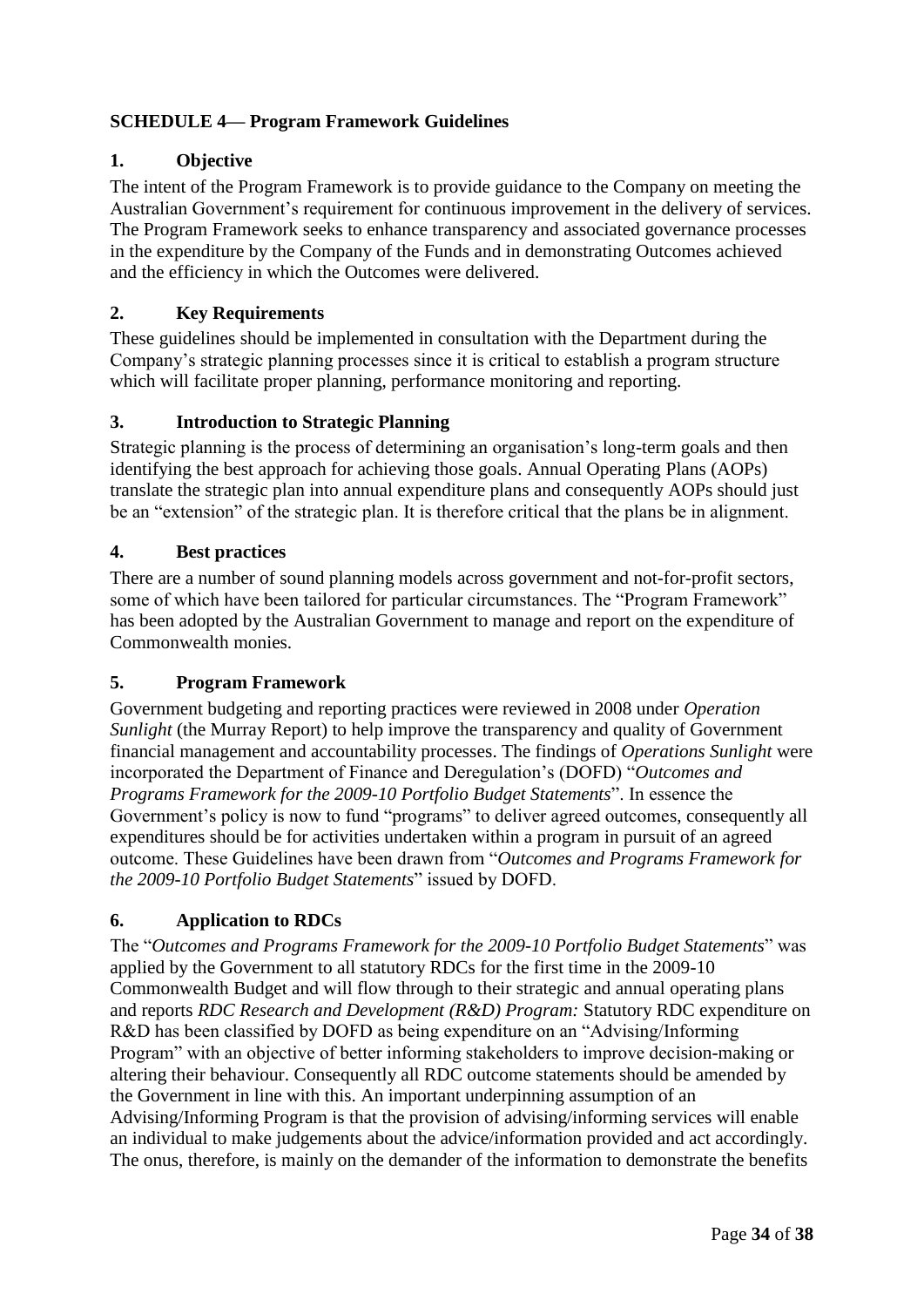derived. A key role of the RDCs is to ensure that the information and knowledge provided meets defined industry needs and is delivered efficiently and effectively.

## **7. Possible Application of the Program Framework to the Company**

The Company is funded by the Commonwealth through Special Appropriations made through the Agriculture, Fisheries and Forestry Portfolio. The Minister is accountable to Parliament for the funds appropriated to his/her Portfolio, including to the Company. Implementation of the Program Framework will assist the Minister to discharge his obligations to Parliament with respect to the expenditure of the funds appropriated to the Company.

## **8. Company outcomes**

The application of the Program Framework to the Act suggests that the Company is pursuing two broad outcomes: firstly the generation of information and knowledge to improve efficiency, competitiveness and sustainability of the Industry through investment in R&D and, secondly, increasing demand for forest and wood products through investment in marketing and promotion and other industry services. Useful guidance can be obtained from the statutory RDC R&D program and information associated with associated performance indicators published by the Australian Government Department of Finance and Deregulation (DOFD). A challenge will be to define a similar program model for marketing.

## **9. Terminology**

The terminology in these guidelines is consistent with that put out by DOFD, and is to be used in providing guidance across all future Statutory Funding Agreements to promote consistency and transparency. A Company may decide to vary the terms in its own plans and reports to suit its own particular needs; the *intent* of the Program Framework rather than the terminology is important.

## **10. Strategic and Annual Operating Plans**

Clause 8 of this Agreement covers a number of requirements relating to the development of the Company's strategic and annual operating plans and should be read in conjunction with these guidelines.

## **11. Outcomes statement**

"Outcomes" are the key statements in the Program Framework. They explain the purposes of expenditures and provide a basis for the Australian Government's budget allocations and help to assess/measure performance. An Outcome Statement should be specific, focused, easily interpreted and:

- (a) identify the intended result(s) with the level of achievement against the intended result(s) being measurable;
- (b) specify the target group(s), where this group can be identified; and
- (c) specify the activities to be undertaken that contribute to the achievement of the intended result(s).

A possible R&D outcome statement for the Company (drawn from those of the statutory RDCs) might be: "new information and knowledge the adoption of which enhances the profitability, international competitiveness and sustainability of the Australian forest and wood-products industry through investment in research and development."

It is suggested that during the strategic planning processes all "outcome statements" be endorsed by key stakeholders including the Minister to gain acceptance of the outcomes being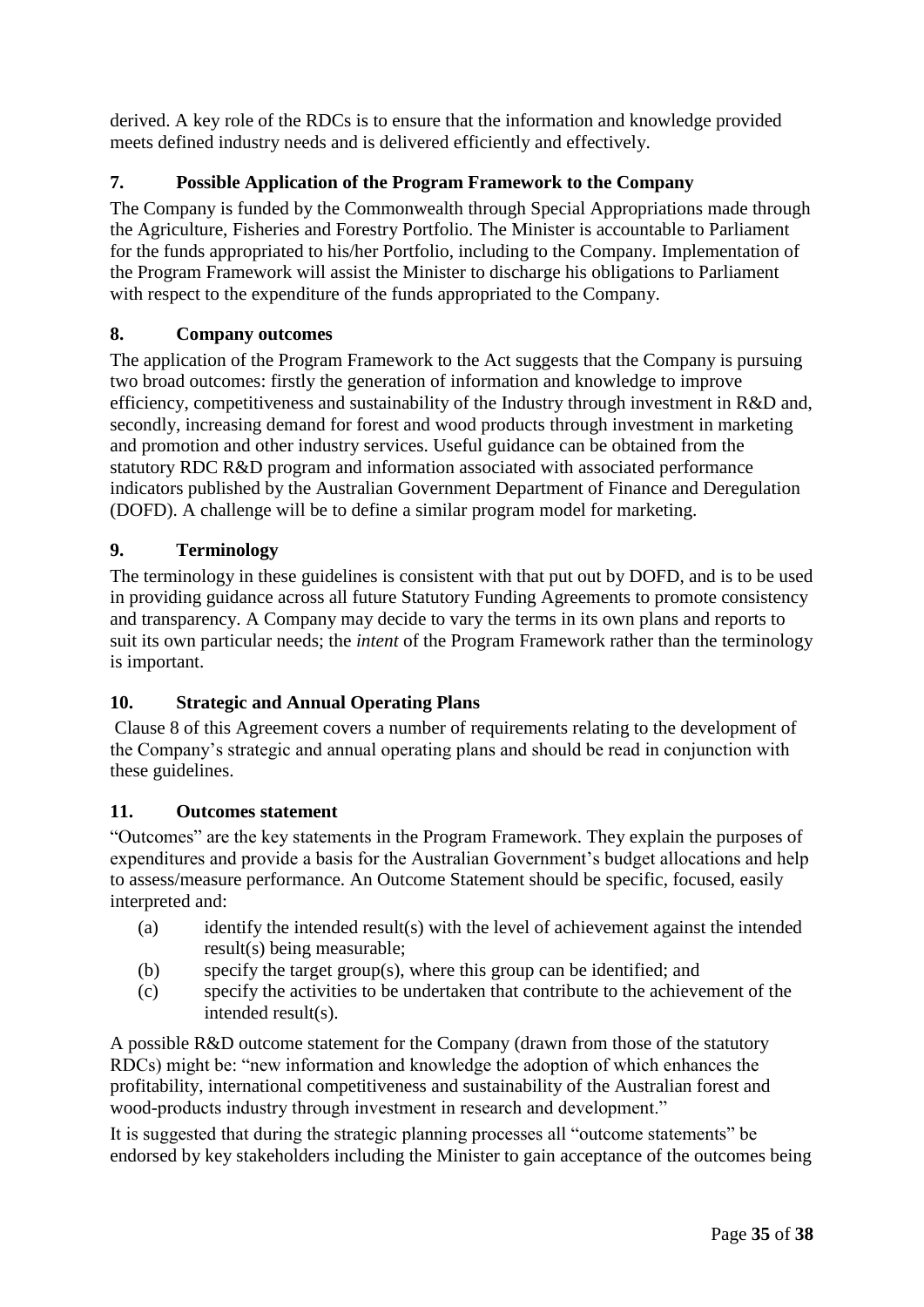sought from the investments. It is contemplated that this will be achieved through the strategic planning consultative processes required by clause8.3.

## **12. Programs**

Programs are funded to deliver the "Outcomes" and are consequently the primary vehicles for the Company to deliver benefits or services to achieve the intended results. A Program should be shaped and structured around contributing to an intended outcome. An example of a:

R&D Program statement might be "The generation of information and knowledge to enhance the forest and wood-products industry capacity and viability through investment in R&D and extension"; and

Marketing Program statement might be "improved market access and increased export demand for Australian forest and wood products through well targeted investments in marketing

## **13. Sub-programs**

Sub-programs can be used to differentiate contributions of distinct elements within a Program to more clearly articulate the different types of activities which contribute to the broader program. For example, within the Company R&D program one sub-program might be improving processing efficiency and competitiveness while another assisting industry in adapting to environmental challenges and opportunities.

## **14. Program cost**

Program cost represents the total cost of activities and resources attributable to the delivery, policy development and associated costs of a program. Clarifying total program costs including "support" provides for transparency of the Company's operations and improves information available for the Company's decision-making and reporting processes. For these reasons, the Company's program costing should be supported by the agreedCost Allocation Policy as outlined in Schedule 3.

## **15. Types of Programs**

DOFD has provided a menu of six types of common Government programs: R&D falls within the scope of an "Advising/Informing Program". The associated DOFD program guidelines around Advising/Informing" programs are useful in developing a structured approach to managing performance and reporting.

## **16. Scope of Advising/Informing Programs**

Advising/Informing programs are directed to advising people on an issue in order to alter their behaviours or actions or informing people on a particular topic to improve decisions and choices.

## **17. Program Deliverables and Services**

For the R&D Program there will be a number of key deliverables funded, for example a deliverable from investment in R&D might be an improved ability of the Industry to adapt to climate change.

## **18. Performance information and indicators**

In general terms, strategic plan performance indicators should be "strategic" in nature linking to the planned outcomes to be achieved. Annual Operating Plan performance indicators will more likely focus on the key deliverables which contribute to advancing the planned outcome.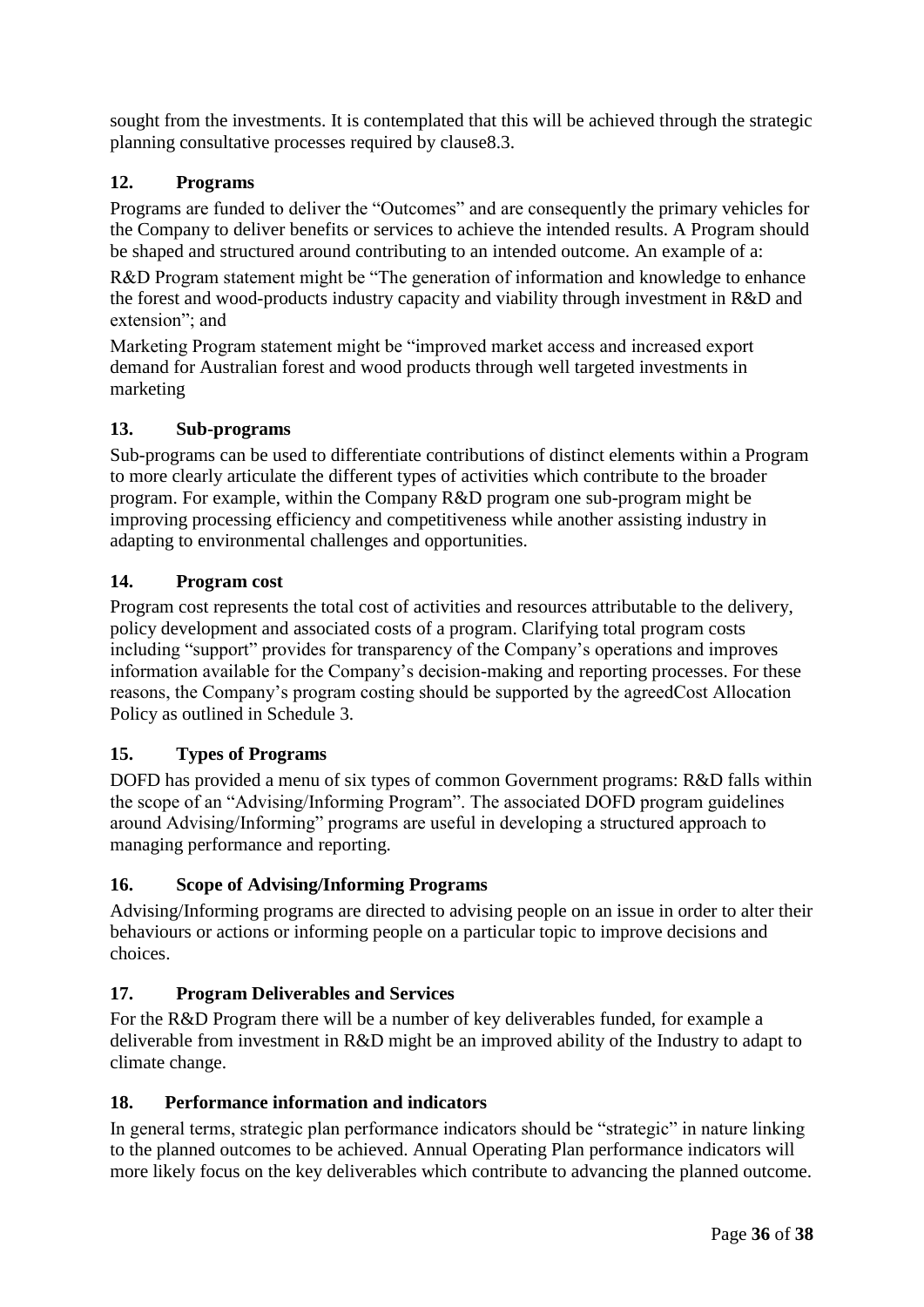The annual report should bring these together demonstrating how the deliverables funded advanced the outcomes. To help achieve this, performance information for an advising and informing program might look at such areas as:

- (a) the extent to which the planned deliverables and services were met (i.e., whether user demands were met);
- (b) the effectiveness of the delivery mechanism whether services are delivered by or through a third party;
- (c) whether the deliverables made a contribution to achieving the planned outcome;
- (d) effectiveness of access to information and knowledge provided;
- (e) stakeholder satisfaction, including the extent to which their demands for information and knowledge were met;
- (f) acceptance of advice by the target group including changed behaviour;
- (g) the take-up or adoption of the information; and
- (h) the impact the investments have had on the outcomes sought.

## **19. Evaluation Framework**

An evaluation framework should be established, inter alia, to:

- (a) ensure that performance-related information is generated by the Program Framework is routinely collected and monitored;
- (b) contribute to cost-benefit studies which should by systematically undertaken to provide information on such matters as adoption and impacts of investments; and
- (c) contribute RDC-wide evaluation processes include that managed by the Council Rural Research and Development Corporations Chairs.

#### **20. Performance reviews**

Key inputs to the performance reviews as required by clause 12 of this Agreement will include information on the extent to which planned services and deliverables were met and the outcomes of evaluations completed. A robust Program Framework including an operative evaluation framework will greatly assist this process and foster continuous improvement.

## **21. Continuous improvement**

The Government's expectation is that there will be continuous improvement in the expenditure of public monies. Evaluation, Performance Reviews and the Program Framework are key components of this process.